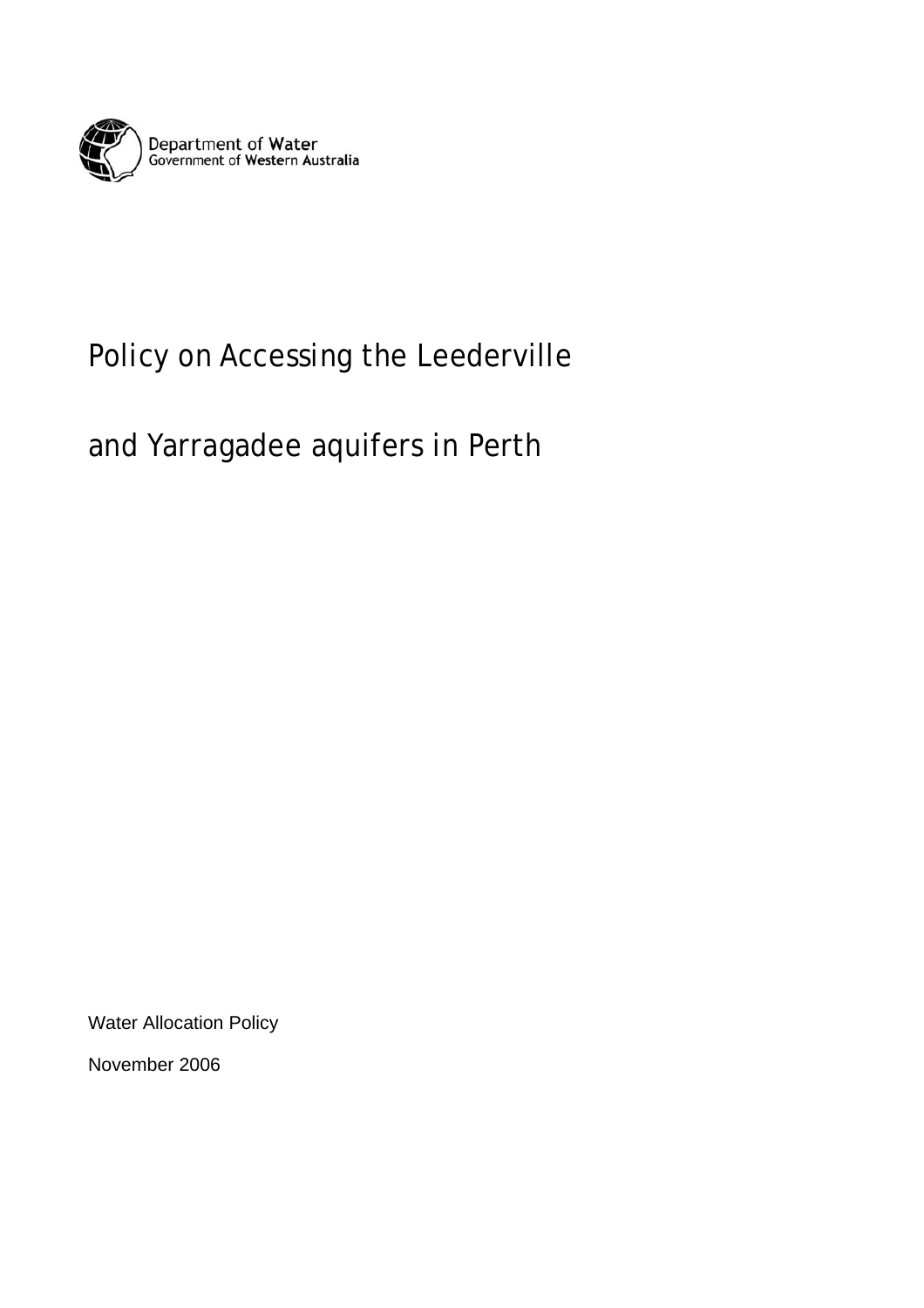Level 4, 168 St Georges Terrace Perth Western Australia 6000

<www.water.wa.gov.au>

Telephone +61-8-6364 7600 Facsimile +61-8-6364 7601

For more information about this report, contact Program Manager, Allocation Policy

# Acknowledgments

The Water Licensing and Management Branch within the Water Resources Use Division of the Department of Water prepared this document.

The Department gratefully acknowledges the advice of the Water Resources Allocation Committee, the Water Corporation and Department staff who have provided input into the development of this policy.

**Tim Katsavounidis Program Manager, Allocation Policy** 

# Reference Details

This document is protected by copyright. Information in this policy may be reproduced provided that any extracts are fully acknowledged.

The recommended reference for this publication is: Department of Water, 2006, Policy on Accessing the Leederville and Yarragadee Aquifers in Perth*,* Department of Water.

November 2006

ISBN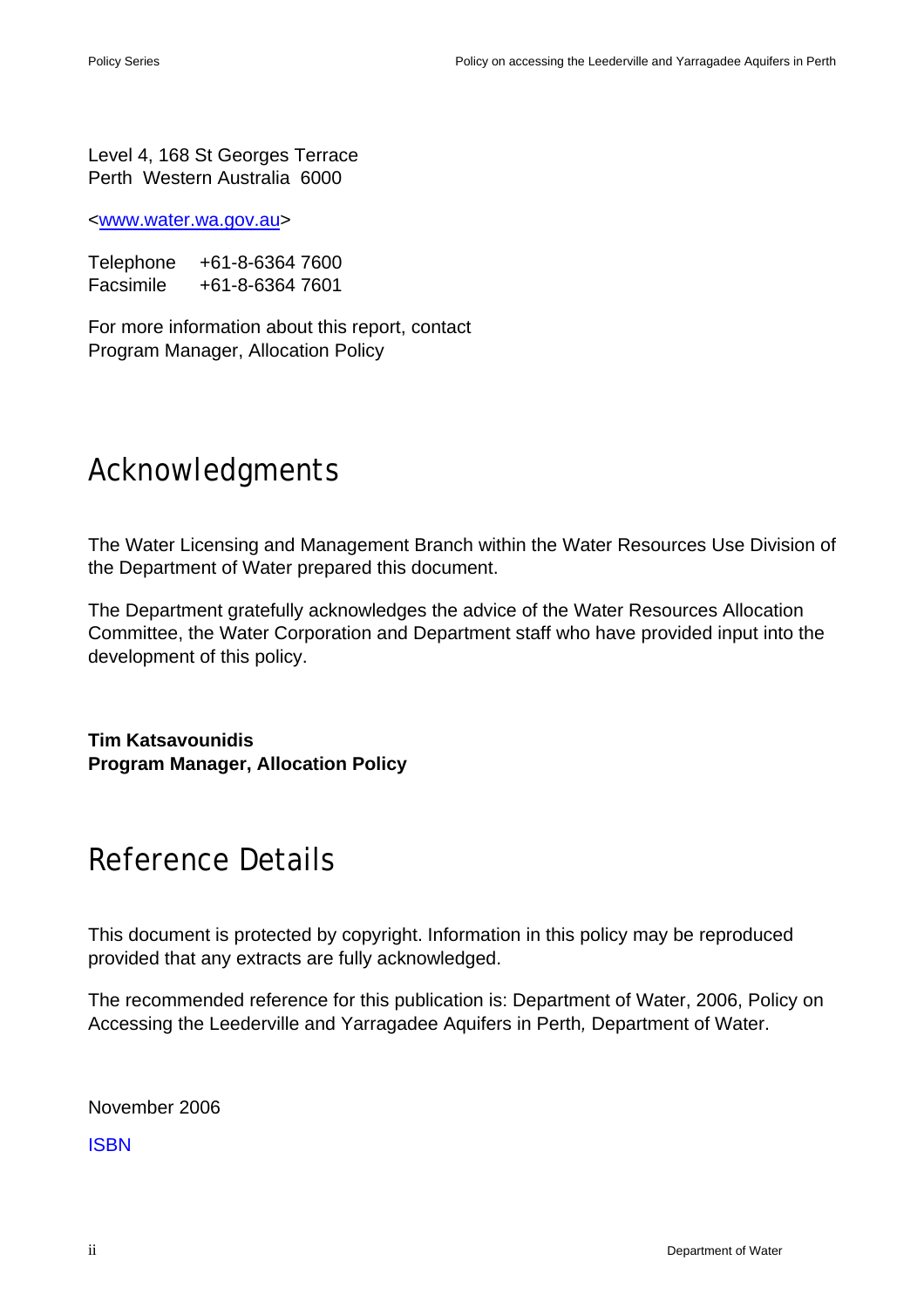# **Contents**

| <b>Contents</b>                                                                                                                                                   |  |
|-------------------------------------------------------------------------------------------------------------------------------------------------------------------|--|
|                                                                                                                                                                   |  |
|                                                                                                                                                                   |  |
|                                                                                                                                                                   |  |
| 1 Introduction                                                                                                                                                    |  |
| 1.4 Governing legislation <b>container and the control of the Coverning</b> degrading and container and the Coverning                                             |  |
|                                                                                                                                                                   |  |
| 2.3 No additional significant allocations are to be approved <b>2.3 No additional significant allocations</b> are to be approved<br>2.4 Extenuating circumstances |  |
|                                                                                                                                                                   |  |
| Appendix - General information for the Leederville and Yarragadee Aquifers<br>in the Perth area                                                                   |  |
| Glossary                                                                                                                                                          |  |
|                                                                                                                                                                   |  |
|                                                                                                                                                                   |  |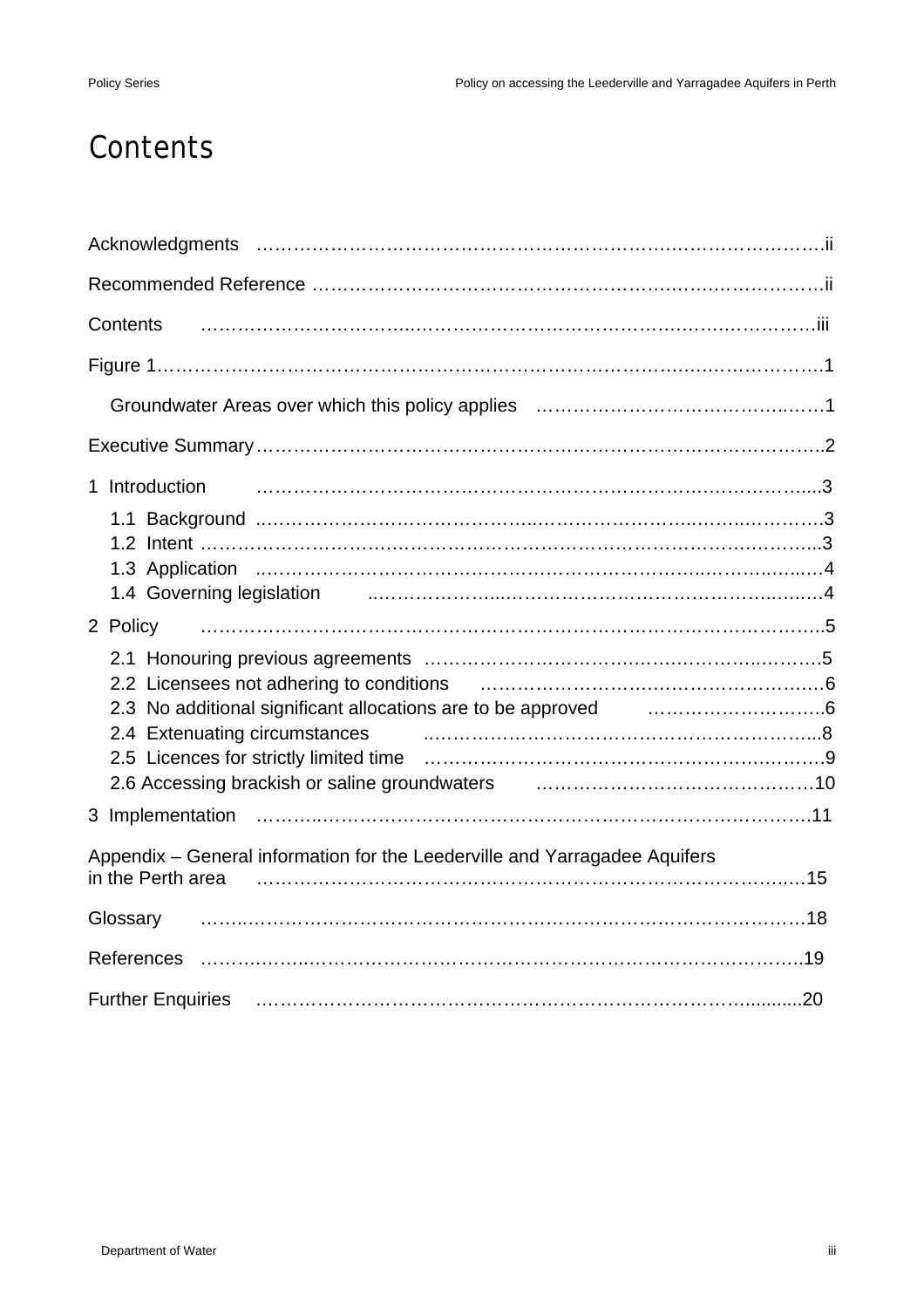# Figure 1



Groundwater Areas over which this policy applies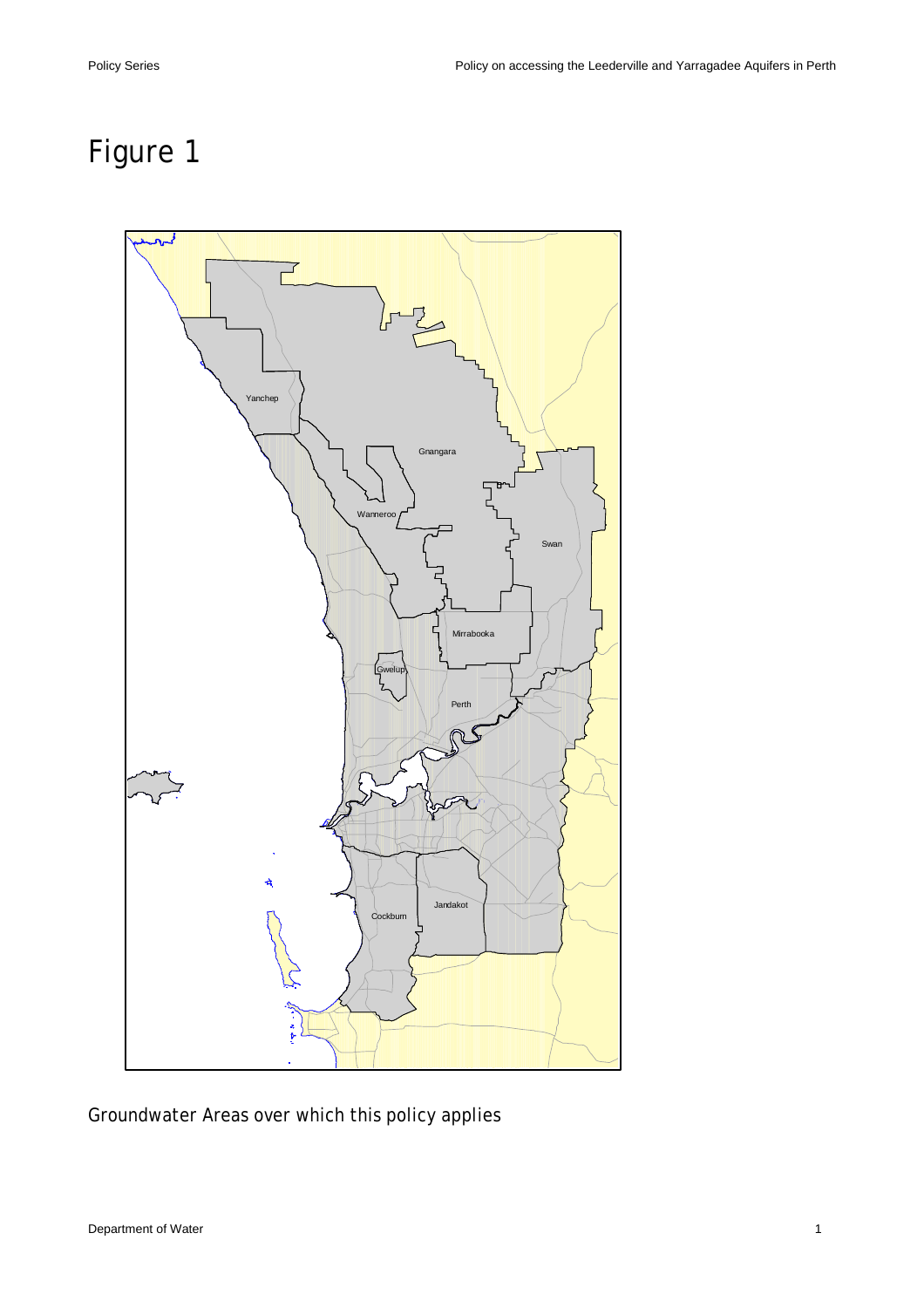## Executive Summary

Our water resources are a critical asset to the people of Western Australia. However, due to their ease of accessibility in most cases they are undervalued and can potentially be over utilised.

As our population grows, the water resources will be stressed due to increased use and competition. It is imperative that we safeguard these resources for use by future generations.

Appropriate management policies and strategies must be developed to ensure that the water resources are not over utilised. The Department's mission is 'to manage the water resources of Western Australia for the benefit of present and future generations, in partnership with the community'.

To support its mission the Department has drafted this paper setting out the policies for allocating groundwater resources from two of the main aquifers in Perth, the Leederville and the Yarragadee aquifers. The Department will use the policy outlined in this paper as an integral part of its water resources allocation strategy.

A major proposition of the policy is to limit the taking of any additional fresh groundwater from both the Leederville and Yarragadee aquifers. This aims to reduce any likely adverse long term impacts to the two aquifers and the environment they support, as current groundwater draw has reached or exceeded the sustainable limits of the aquifers.

Additional brackish and saline groundwater may be drawn from the two aquifers if the draw does not impact the environment, other groundwater users or the fresher groundwater resources.

The Department intends to give a high priority to this allocation policy. It will enable the Department to use its statutory powers in a consistent and uniform manner, and will guide the Department's response to statutory and nonstatutory referrals it receives in relation to accessing the groundwater resources of the Leederville or Yarragadee aquifers in Perth.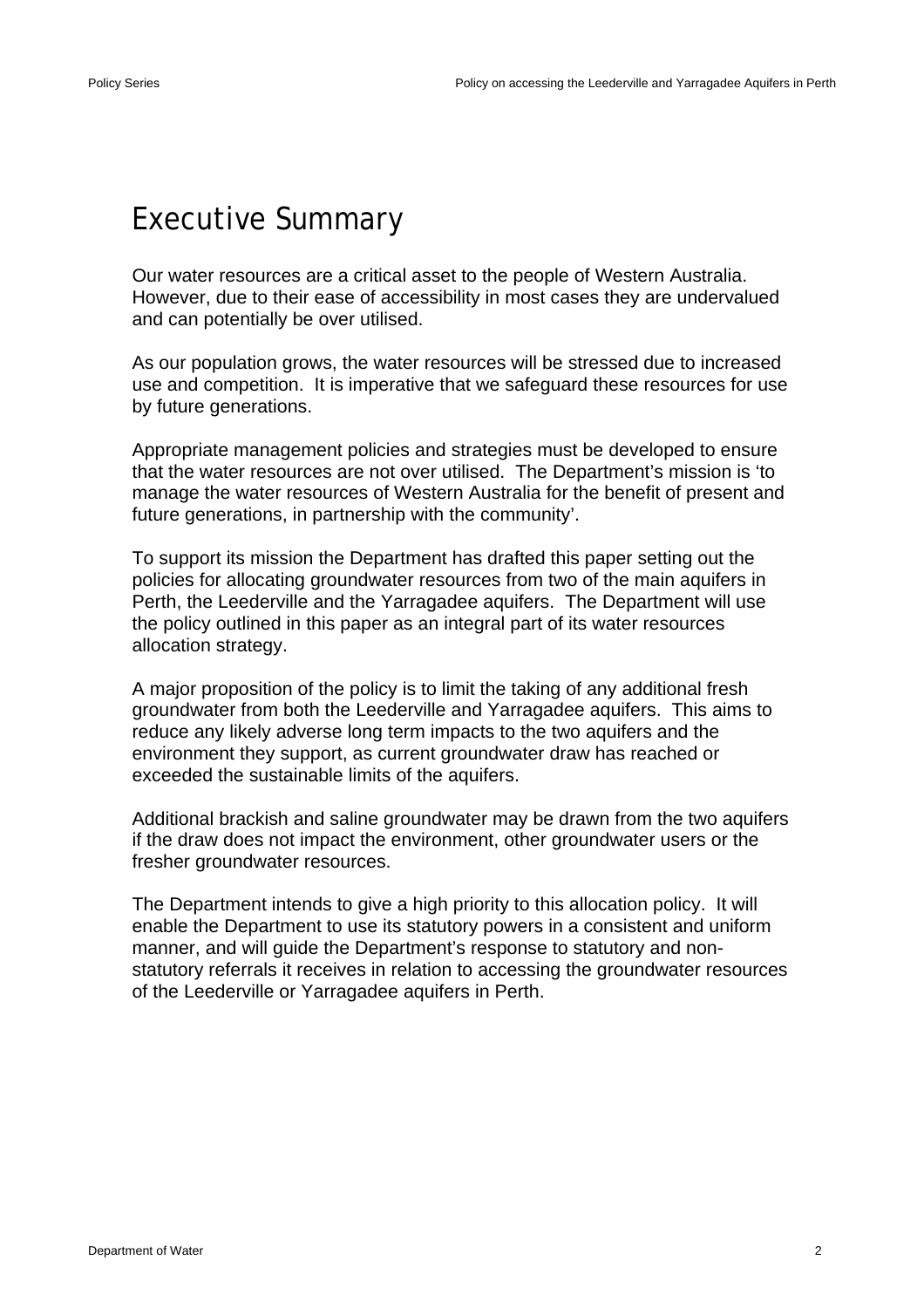# 1. Introduction

#### 1.1 Background

The sustainable development of the State requires the availability of easily accessible water resources. These must be used in a manner so as to preserve the development options of future generations.

Perth, the centre of population and industry of this State, is located on sediments which contain large volumes of fresh groundwater. Two of the major groundwater resources in Perth are the Leederville and the deeper Yarragadee aquifers. These are found throughout the Perth region with some minor exceptions. A general description of the Leederville and Yarragadee aquifers is included in the Appendix.

Both the Leederville and Yarragadee aquifers are considered to be regional aquifers due to the fact that the impacts of taking groundwater are noticeable a large distance from the pumping bore. As such it is inappropriate to develop very localised management policies for these aquifers.

Recently, the demand from public utilities and private industries to access the groundwater resources of these aquifers has increased as the utilisation of other sources of groundwater such as the superficial aquifer, are reaching or have reached their sustainable limits. Current data, however, suggest that both the Leederville and the Yarragadee aquifers are stressed, as their potentiometric heads have been falling across the region, over a number of years, in response to pumping and a drying climate.

The Department of Water in conjunction with the Water Corporation has developed a computer model simulating the response of the two aquifers to pumping. This computer model will in the future assist the development of a groundwater allocation plan for the Perth region that will include groundwater allocation policies for the Leederville and Yarragadee aquifers.

Until that work is completed this policy will form the Department's position on accessing the groundwater resources from the Leederville or Yarragadee aquifers in Perth.

#### 1.2 Intent

This policy is intended to facilitate the proper management of the groundwater resources in the Leederville and Yarragadee aquifers by:

- preventing the unlimited harvesting of the groundwater resources;
- ensuring the development options of future generations are maintained;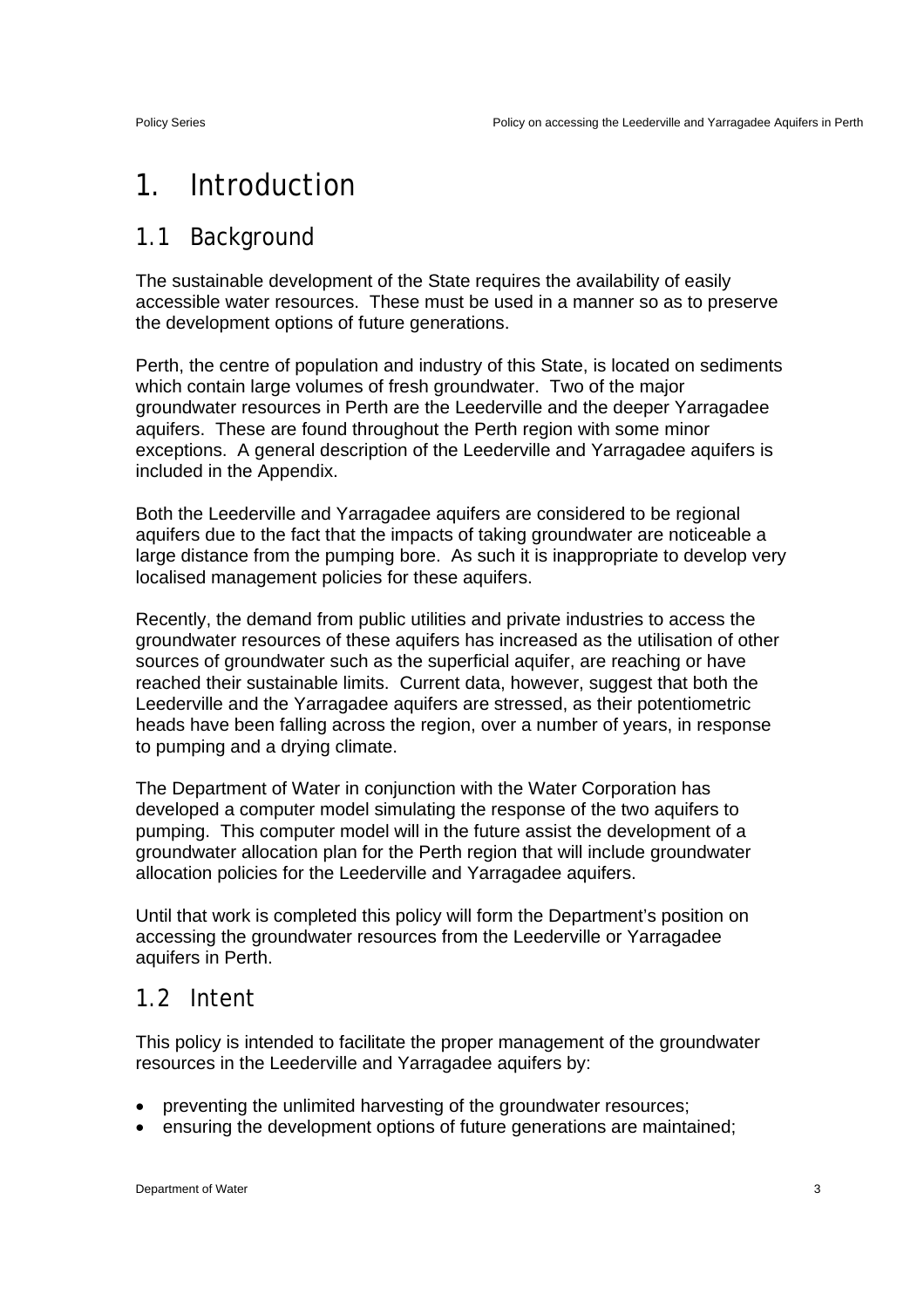- balancing the consumptive needs, uses and social values with environmental protection;
- providing a direction as to the purposes for which the aquifers should be used;
- specifying the responsibilities of licensees, and
- providing a consistent and comprehensive approach to allocating groundwater resources from these aquifers.

### 1.3 Application

This policy applies to the groundwater resources within the Leederville and Yarragadee aquifers within the areas depicted on figure 1. These include the following Groundwater Areas proclaimed under the *Rights In Water and Irrigation Act 1914*:

- Yanchep
- Gnangara
- Wanneroo
- Mirrabooka
- Gwelup
- Swan
- Perth
- Cockburn
- Jandakot

It overrides any other previous policy or strategy relating to the allocation of groundwater from the Leederville or Yarragadee aquifers either as part of allocation plans for the above mentioned proclaimed groundwater areas or as stand alone policies. It replaces the Policy on Accessing the Leederville and Yarragadee aquifers in Perth, July 2003.

### 1.4 Governing legislation

The *Rights In Water and Irrigation Act 1914*, (RIWI Act) provides the legislation for groundwater allocation in Western Australia and vests the right to use, flow and control of water in any subterranean source in the Crown.

The RIWI Act requires the licensing of non-artesian wells in proclaimed groundwater areas. It also requires the licensing of all artesian wells.

Under this legislation any well tapping the Leederville or Yarragadee aquifers in the Perth area requires licensing from the Department.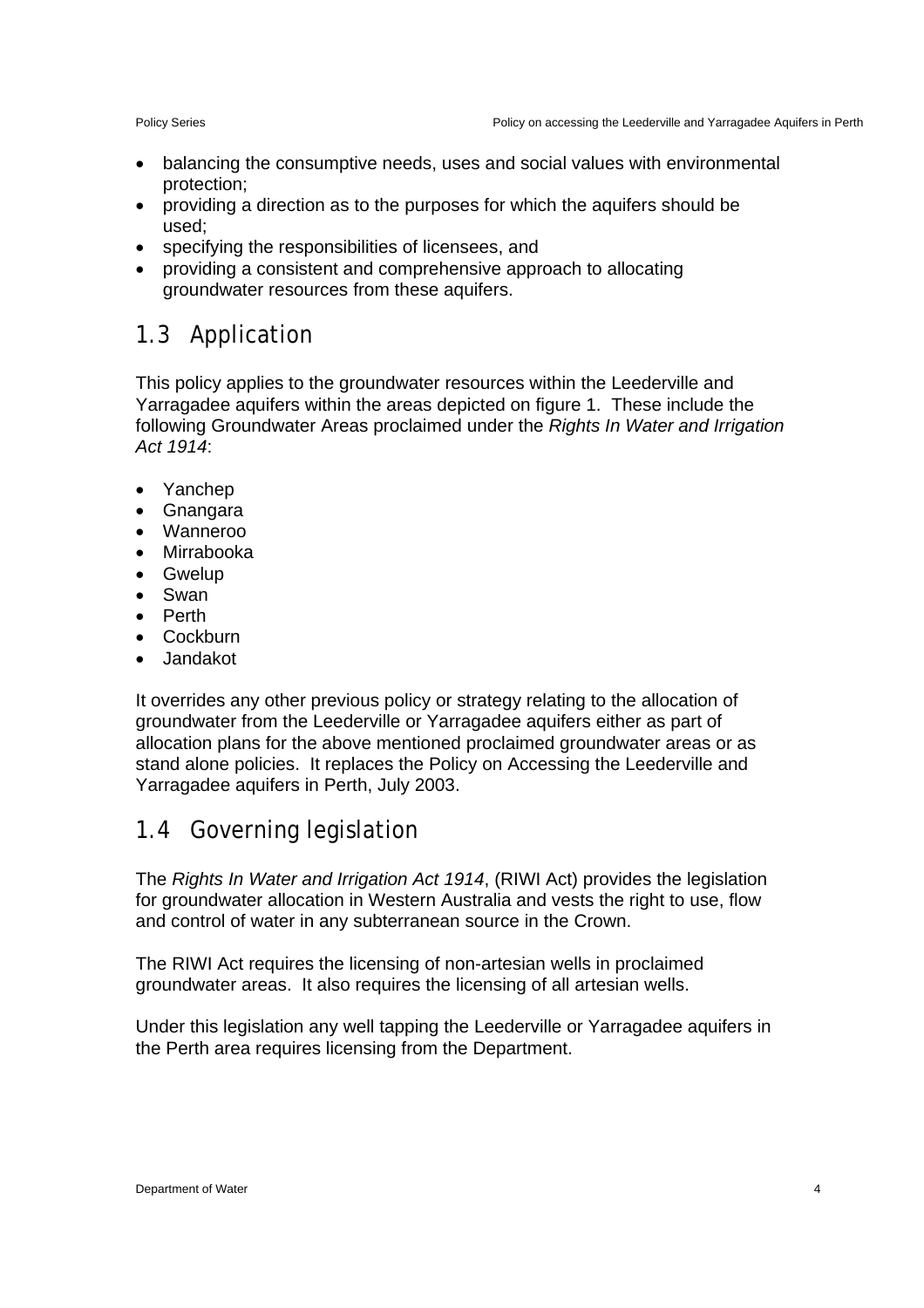# 2 Policy

To achieve the previously stated intent and underpin the policies for allocating the groundwater resources of the Leederville and Yarragadee aquifers, the Department of Water adopted the following principles:

- avoid any additional stress on the two aquifers;
- avoid any needless capital investments by licence applicants;
- recognise existing users and uses of the aquifers:
- recognise previous commitments to the Water Corporation and other licence applicants;
- refuse licence applications that have the potential to adversely impact the aquifers, the environment or existing groundwater users; and
- consider developments that need to access brackish to saline groundwater from these two aquifers.

The policies developed also recognise the hydrogeological complexities of the area and the unique nature of the two aquifers including the:

- low risk of groundwater contamination due to the mainly confined nature of the aquifers;
- relatively low rates of recharge;
- high volumes of groundwater contained in storage;
- regional nature of the two aquifers;
- high bore yields compared to bores screened into the superficial aquifer;
- hydraulic connections between the two aquifers, the superficial aquifer and surface environmental features, such as wetlands; and
- varying salinity groundwaters contained within the aquifers.

#### 2.1 Honouring previous commitments

The Department of Water will honour all previous commitments to licensees who have adhered to the licence terms and conditions, the Ministerial agreements outlined in the Perth Drought Management Strategy (1998) and any subsequent drought management agreements.

The Department will honour all current licensed allocations, provided the licensees have met all the terms and conditions of their licences.

It will also honour the previous agreements made with the Water Corporation and outlined in the Perth Drought Management Strategy (1998), referring to the Corporation temporarily drawing additional groundwater from the Yarragadee aquifer in periods of drought, as specified in the Strategy and after agreement with the Department.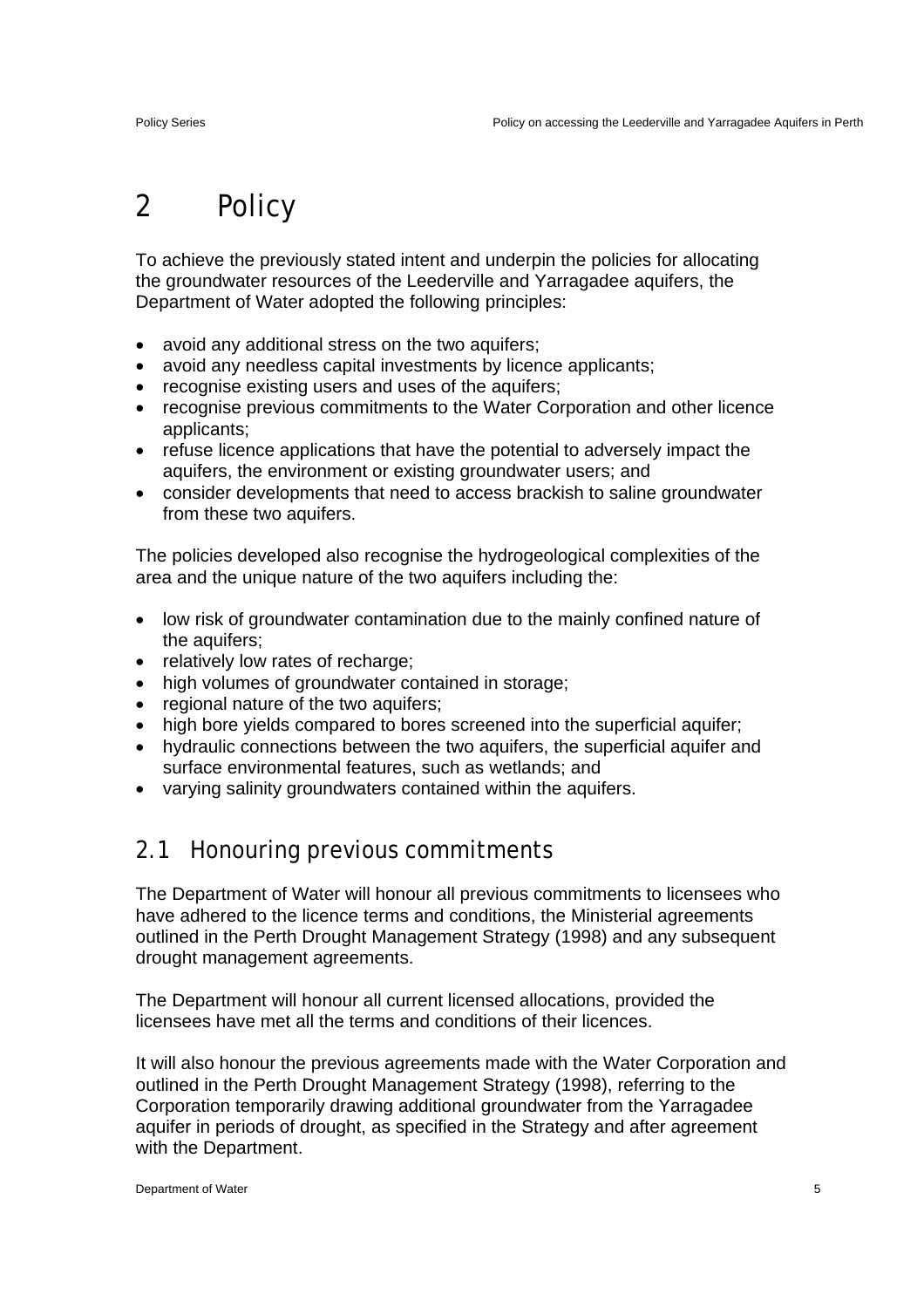The additional groundwater will supplement the Perth Metropolitan Water Supply Scheme. It will make up the short fall in supply from the groundwater schemes tapping the superficial aquifer that have restrictions on the volume of groundwater that can be taken during drought periods, due to unacceptable environmental impacts.

Monitoring the aquifer's response to the increased pumping will also provide the necessary data to assist in the development of more informed policy positions regarding allocating water from the Yarragadee aquifer.

### 2.2 Licensees not adhering to conditions

The Department will rescind its commitments given to licensees who have not undertaken sufficient work or invested funds towards meeting the conditions associated with those commitments, when the commitments expire.

Persons granted licences to take and use groundwater from the Leederville or Yarragadee aquifers, who have not undertaken sufficient work towards meeting the conditions of the licence by the time the licence expires, will be informed that the Department is unlikely to renew their licences when those licences expire.

For example, the Department will rescind its commitment to a licensee who has not constructed a production bore to access the groundwater in the aquifer by the time the licence expires, as this would suggest that the licensee no longer requires the allocation. In this case the Department will not renew the expired licence.

#### 2.3 Generally no additional water entitlements are to be approved

No long term licences for accessing the fresh groundwater resources of the Leederville or Yarragadee aquifers are to be granted for additional groundwater entitlements, other than for extenuating circumstances. To avoid any needless capital investments by applicants, the Department will inform applicants that their application to take water will most likely be refused and the applicant will be directed to access other water sources.

The 2000 National Land and Water Audit suggested that the Leederville and Yarragadee aquifers in the Perth area are fully allocated (current groundwater draw equals or exceeds sustainable yield).

Data from monitoring bores throughout the area show the aquifers are stressed. Potentiometric heads are falling in both aquifers as a result of pumping and the drying climate.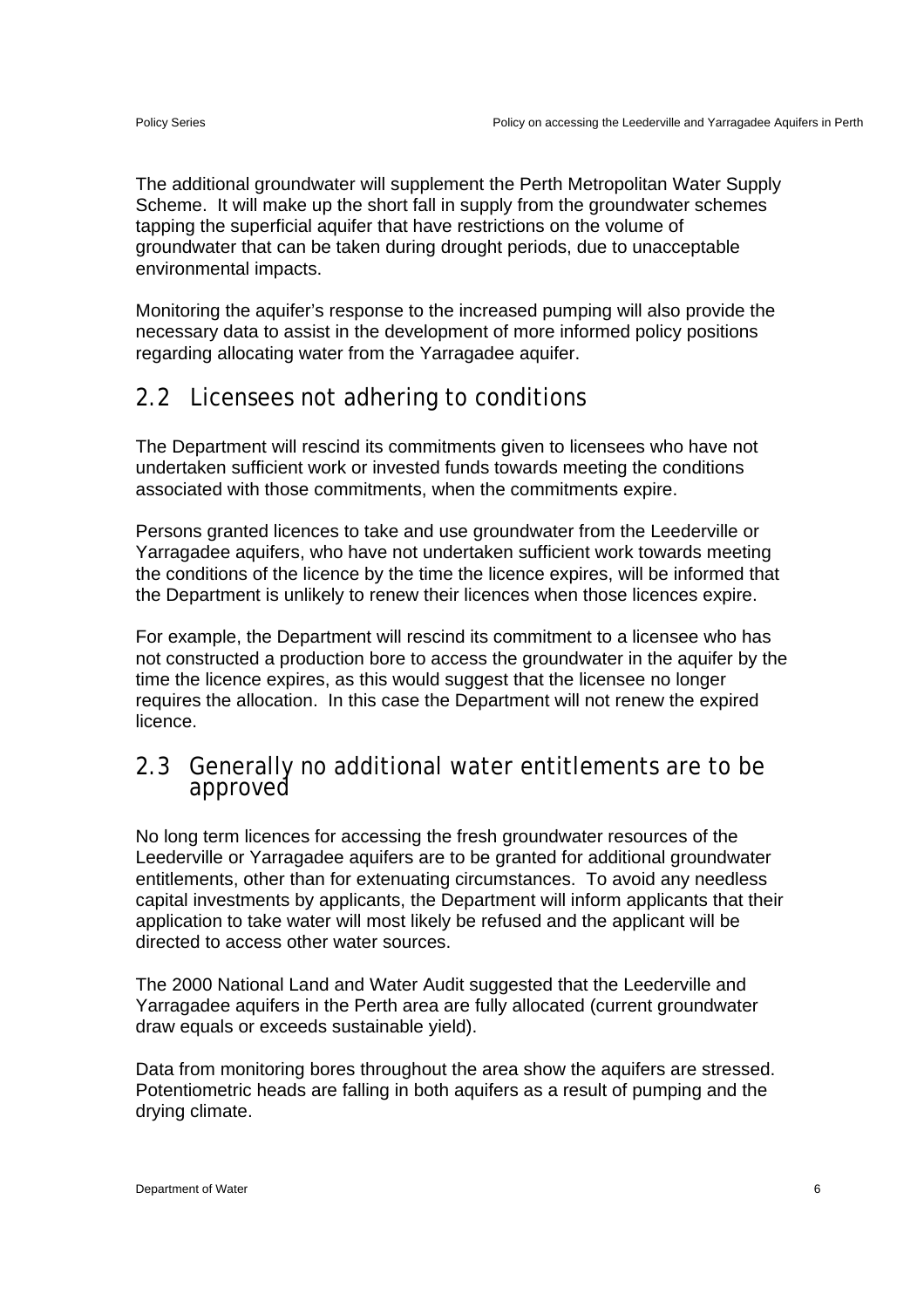The falling potentiometric heads in the Leederville and Yarragadee aquifers will reduce the pressure differential between these aquifers and the overlaying superficial aquifer. This will induce more groundwater to leak from the overlying aquifer into the Leederville and Yarragadee aquifers, increasing the rate these two aquifers are being recharged. Eventually a steady state will be reached when the rate of recharge is similar to the level of groundwater draw. This is estimated to take more than 50 years in the Leederville aquifer and longer than 100 years in the Yarragadee aquifer at current levels of pumping.

However, inducing more groundwater leakage into the Leederville and Yarragadee aquifers will translate into watertable falls in the superficial aquifer, in areas where groundwater from the superficial aquifer recharges the Leederville and Yarragadee aquifers. If the watertable falls are near significant environmental features such as wetlands that are dependant on the watertable, the environment may be unacceptably affected.

Should additional large volumes of groundwater be pumped from the Leederville and Yarragadee aquifers their potentiometric heads will fall further. Therefore, increases to current water entitlements must be limited to a minimum if the aquifers are not to be further stressed.

In arriving at the position to limit the taking of additional volumes of groundwater from the Leederville and Yarragadee aquifers, the Department considered:

- the public interest;
- current condition of the aquifers;
- safeguarding the development options of future generations;
- the sustainability of the ecology;
- the environmental sustainability;
- economic development opportunities; and
- previous Department decisions.

This is consistent with clause 7 of Schedule 1 to the RIWI Act.

The Department working with the Water Corporation has developed a computer model simulating the response of the two aquifers to pumping with the aim of predicting the long term impacts of pumping and climatic effects.

In the future, the computer model will assist in:

- defining the allocation limits of the two aquifers more accurately;
- optimising the location of draw points (production bores);
- limiting any unacceptable environmental impacts;
- drafting more informed allocation policies, and
- optimally managing the groundwater resources of the two aquifers.

This work is continuing and is especially focusing on increasing the accuracy of the predictive abilities of the model. Eventually the computer model will assist in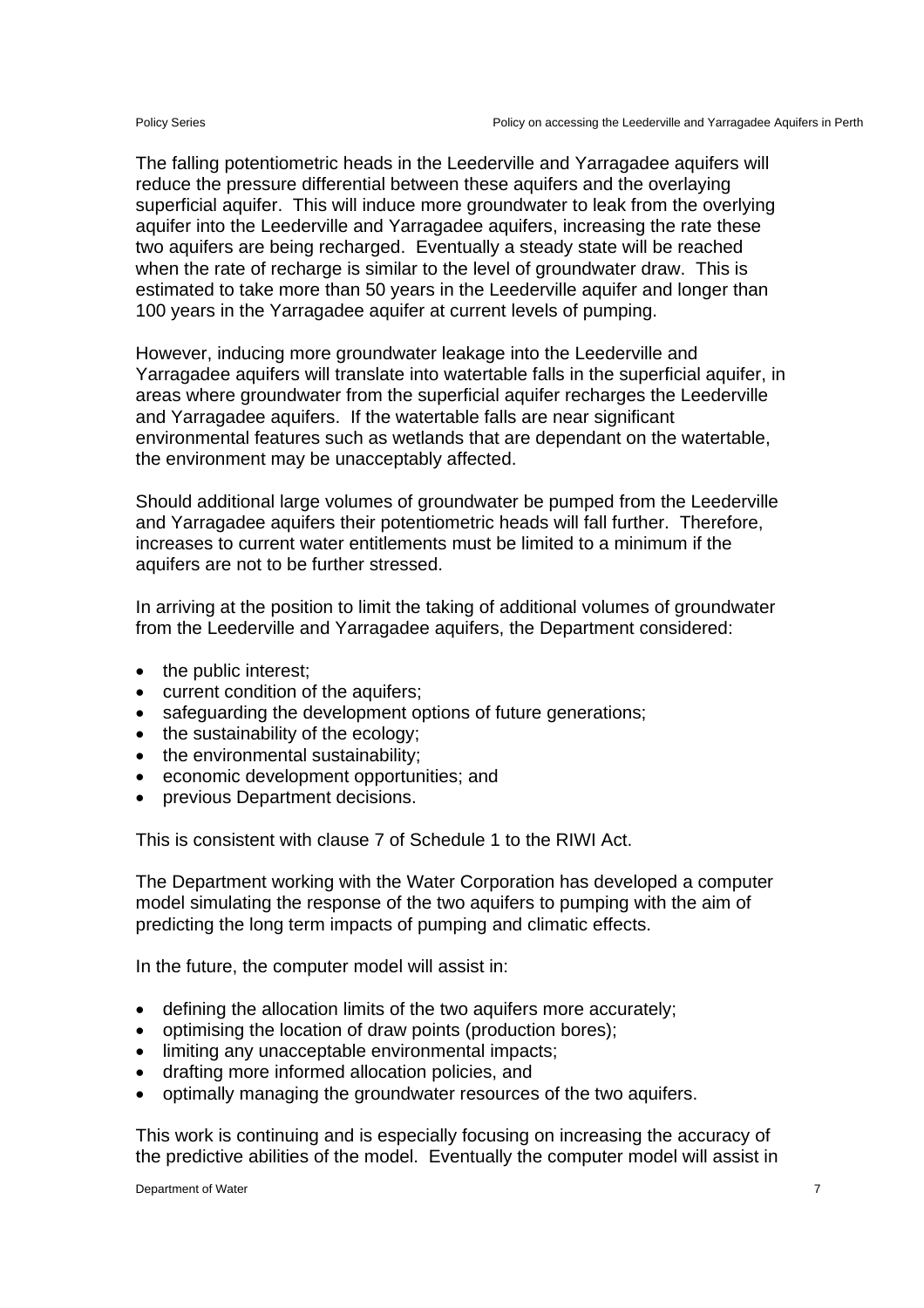the development of a water allocation plan for the Perth region. Until this work is completed, any needless expenditure of capital funds should be avoided where possible, in case the work undertaken concludes that any applications for additional water entitlements should be refused.

The Department will inform applicants requesting access to the groundwater resources of the Leederville or Yarragadee aquifers that their application is likely to be refused, as soon as possible and before the applicant expends any funds.

To prevent any unnecessary expenditure of capital, the Department will not issue any licences to explore the groundwater resources of the Leederville or Yarragadee aquifer, if the licensee is unlikely to later be issued with a production licence to take and use the groundwater.

The Department will discuss with the applicant access to other possible sources of water to meet their water requirements. This approach is consistent with Department practices. A significant number of applications for accessing the Leederville and Yarragadee aquifers have been formally refused by the Department.

#### 2.4 Extenuating circumstances

The Department of Water may consider further applications for accessing the fresh groundwater resources of the Leederville or Yarragadee aquifers if:

- there is a significant public benefit;
- the volume requested is small (up to 50 000 kL/year); and
- the applicant demonstrates that there are no other suitable alternative water sources available

Applications for domestic water supply would normally be considered.

Even though the aquifers are assessed to be under stress, licences to take small volumes of groundwater may still be granted in some circumstances for purposes that result in a significant public benefit. These occurrences are infrequent, and do not relate to an applicant's personal difficulties. A public benefit generally provides a benefit or gain to the community at large. Examples include:

- environmental uses, such as supplementing groundwater levels in environmentally significant wetlands or cave systems, or
- public purposes, such as irrigation of school ovals, supporting major (but non routine) public / community events, public water supplies, fire fighting or emergency services.

Water licences, even for small volumes of groundwater, will not normally be granted for commercial or industrial purposes or for irrigating local government grassed areas, unless it can be demonstrated that they provide a significant public benefit.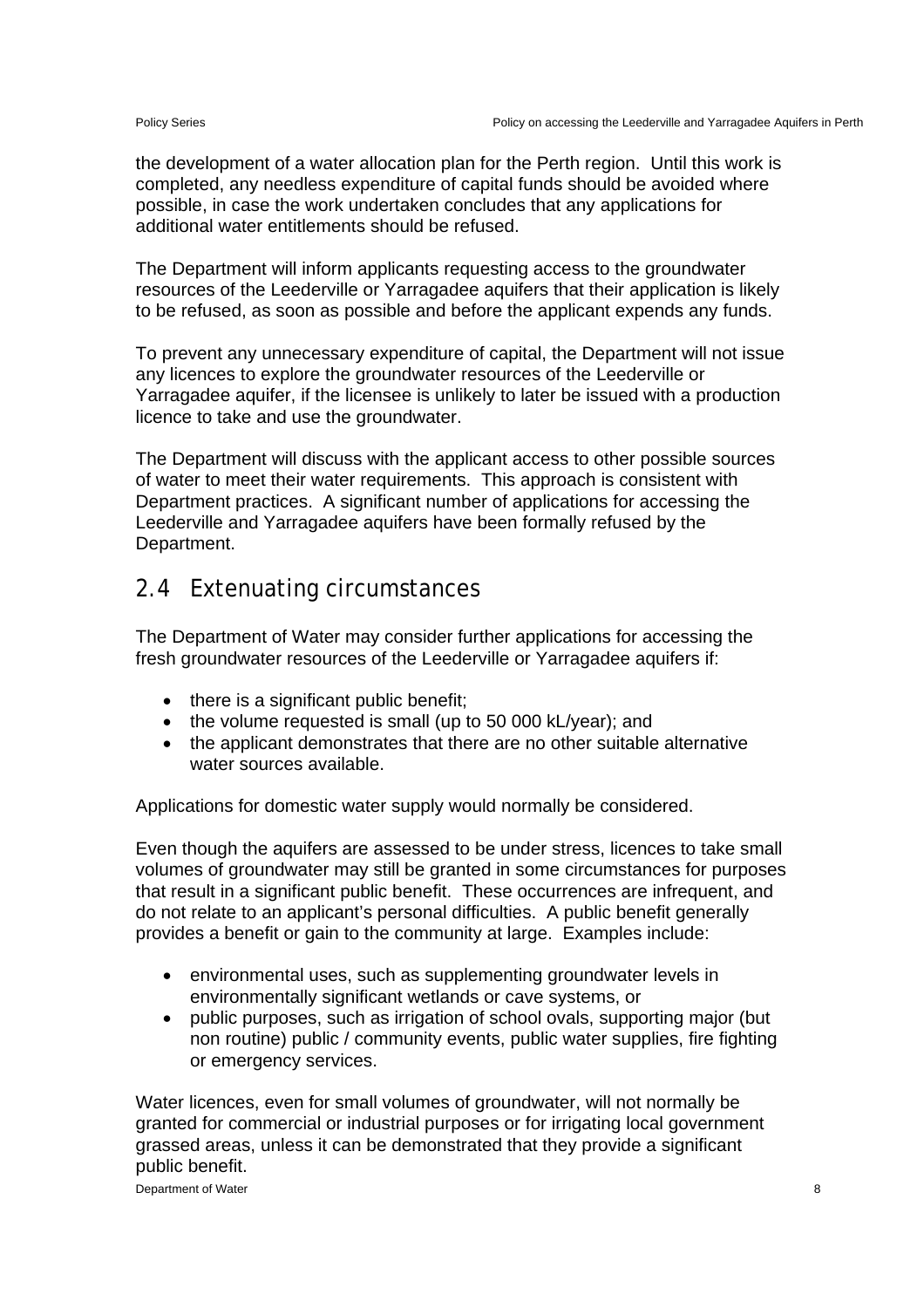Before the Department will consider the granting of a licence to take water from the Leederville or Yarragadee aquifer for the purposes outlined above, the applicant must demonstrate to the satisfaction of the Department that there is no other groundwater or surface water source that can be utilised instead. This includes by purchasing the necessary water entitlements.

### 2.5 Licences granted for strictly limited time

The Department will consider applications for accessing the fresh groundwater resources of the Leederville or the Yarragadee aquifers for a limited time of not more than five years. The total cumulative water entitlements for such licences is limited to 3 GL/year from the Leederville aquifer and 2.5 GL/year from the Yarragadee aquifer at any one time.

These licences will not be renewed after they expire and are not transferable.

An applicant requesting a water licence for a limited term must demonstrate to the satisfaction of the Department (possibly showing contractual arrangements) that alternative viable sources of water have been identified and will be utilised to meet the applicant's water requirements after the licence expires. The applicant will need to satisfactorily assess the impacts of the alternative supply options.

Such licences will not be issued for short term projects that have a life time of less than 5 years.

The Department is prepared to consider a request by an applicant for a water licence for a strictly limited time from the Leederville or Yarragadee aquifers, if suitable alternative water supplies have been identified for use after the term of the licence expires.

An applicant requesting such a licence should be able to demonstrate to the Department's satisfaction that:

- an alternative water supply has been identified that will meet the applicant's water requirements after the licence expires (not more than five years);
- the alternative water supply identified cannot be used at present because of the time required to bring the alternative supply into operation;
- the applicant is undertaking work to make certain that the alternative water supply will be brought into operation by the time the licence expires, and
- the possible impacts of using the alternative water supply have been addressed, or are satisfactorily being addressed.

The issuing of such licences is limited to a term of at most 5 years, and for total allocations not exceeding 3 GL/year from the Leederville aquifer or 2.5 GL/year from the Yarragadee aquifer at any one time (around 5% of current draw). These licences will not be renewed and cannot be transferred or through an agreement to a third party.

Department of Water 9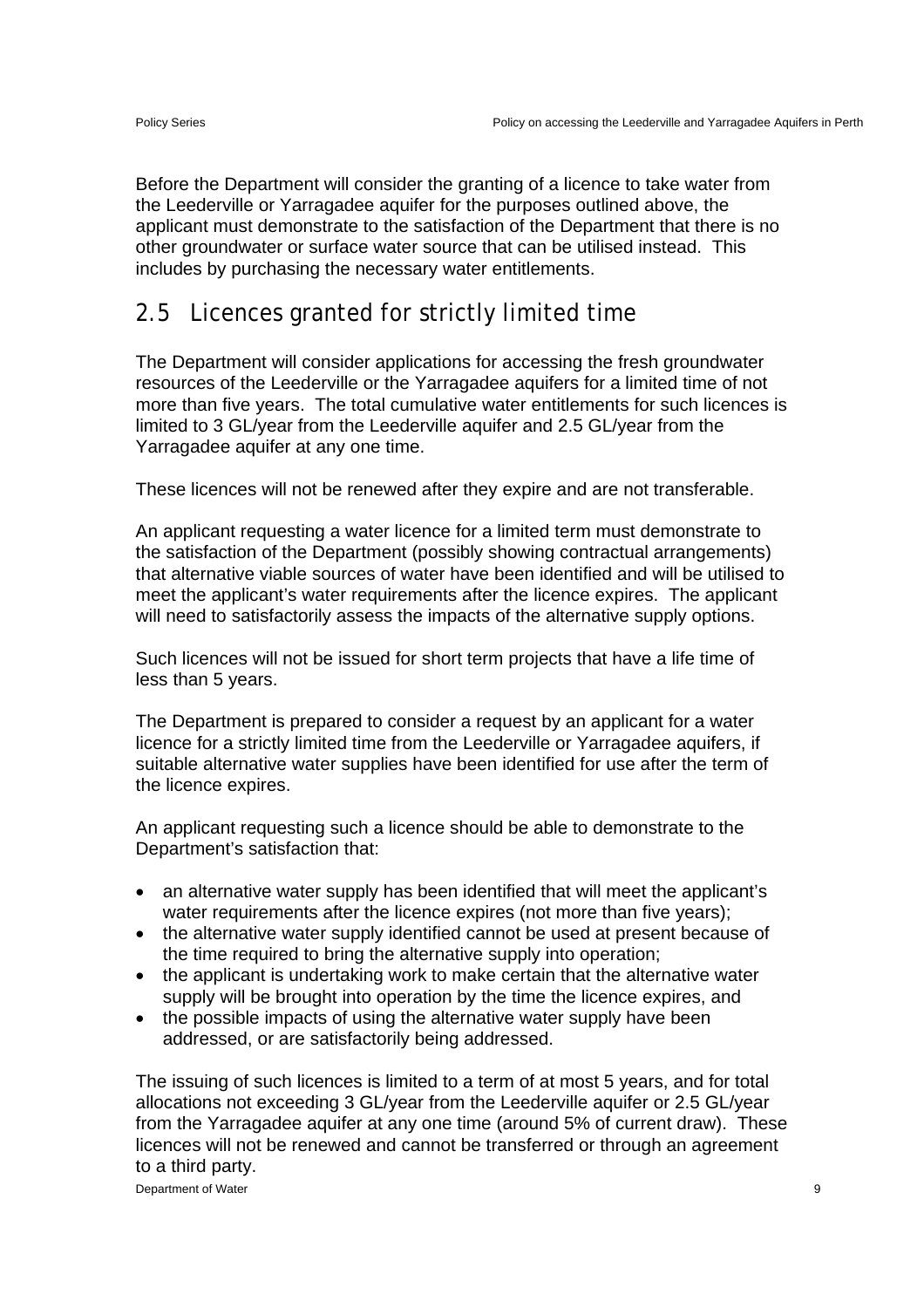For example, the Department may consider an application from a company located in Cockburn Sound that requires a supply of groundwater until sufficient waste water from the Woodman Point treatment plant is available for use to meet that company's requirements.

Under this scenario, the company would need to provide the Department a timetable for using the wastewater, contractual details and other information to satisfy the Department that the waste water will be available to the company at the pre determined time. The company will also demonstrate that the water sources currently utilised and any water efficiency measures taken will be insufficient to satisfy the water requirements of the company and the only alternative is accessing the Leederville or Yarragadee aquifers.

#### 2.6 Accessing brackish or saline groundwaters

The Department will consider applications to access groundwater with salinity of greater than around 2,000 mg/L TDS from the Leederville or Yarragadee aquifer if the applicant can demonstrate that the taking of the groundwater will not impact on the environment, other water users, the fresher groundwater resources of these aquifers, or appreciably deteriorate the quality of the groundwater in the aquifer.

The Leederville and Yarragadee aquifers are regional aquifers extending over large areas. Both aquifers contain large volumes of groundwater some of which is brackish or saline.

Water with a salinity of over 2,000 mg/L TDS is not suitable for drinking or for watering most crops or types of grasses. Such brackish or saline waters are usually only used for industrial purposes.

The Department will consider the granting of licences to take groundwater with a salinity greater than 2,000 mg/L TDS from the Leederville or Yarragadee aquifers, if the applicant requesting the licence can demonstrate to the satisfaction of the Department that the taking of the groundwater will:

- not impact the fresher groundwater resources in the aquifer;
- not impact the environment or other water users; and
- not deteriorate the quality of the groundwater in the aquifer over time.

Applicants requesting access to the brackish or saline waters of the Leederville or Yarragadee aquifers may be required to gain approval to undertake a groundwater investigation by applying for a licence to construct a bore under section 26D of the RIWI Act.

**Department of Water** 10 If the quantity of water to be taken is greater than 200,000 kL/year, the Department will require the applicant to draft an operating strategy to the satisfaction of the Department, to become part of the licence conditions, as per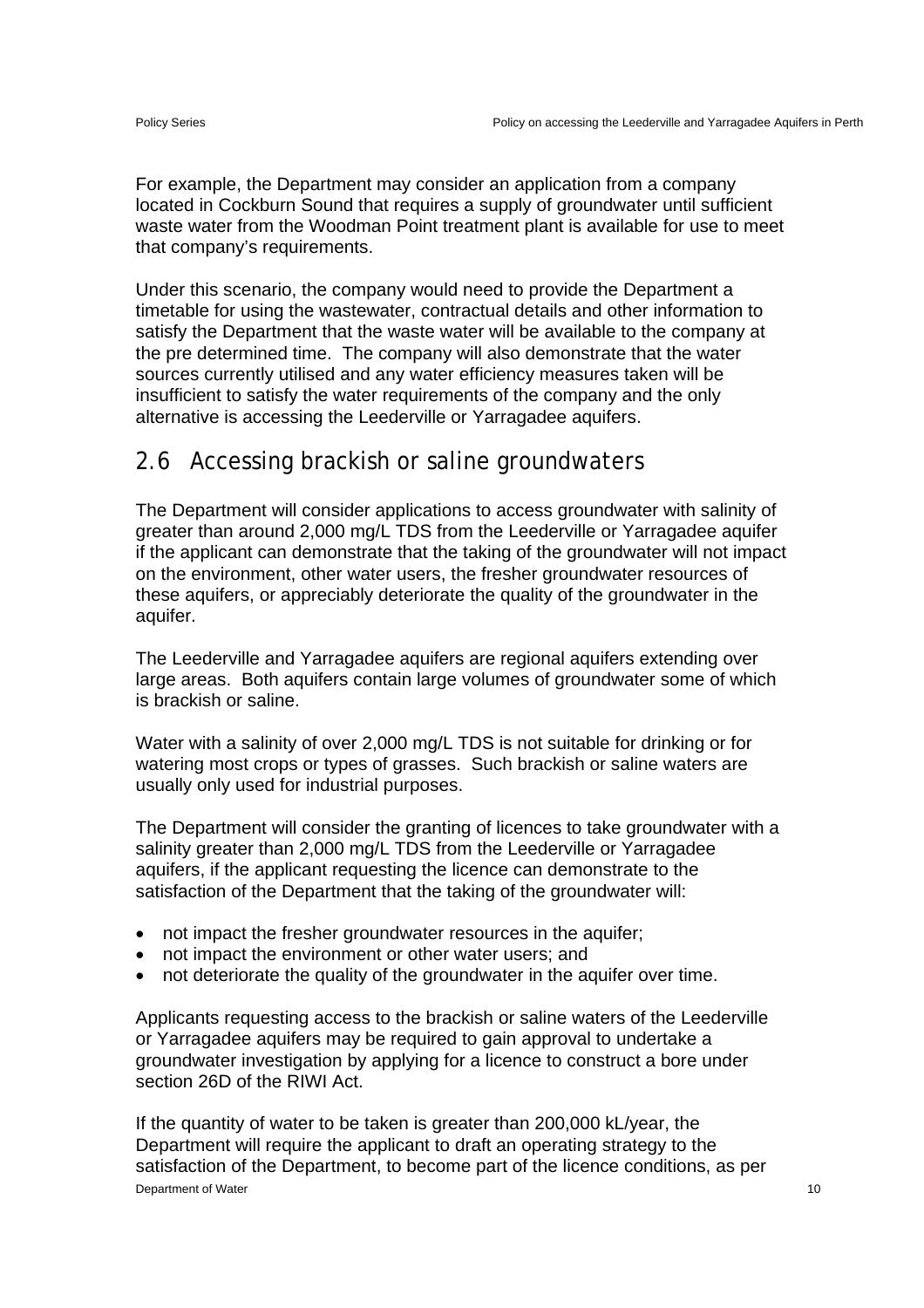the Department's Statewide Policy No 10 Use of Operating Strategies in the Water Licensing Process. The strategy will also specify the actions to be taken by the licensee should the response of the aquifer to pumping be different to that originally predicted.

The Department will also inform applicants of the need to obtain other necessary approvals especially regarding the environmental impacts of the use and disposal methods of the saline groundwater.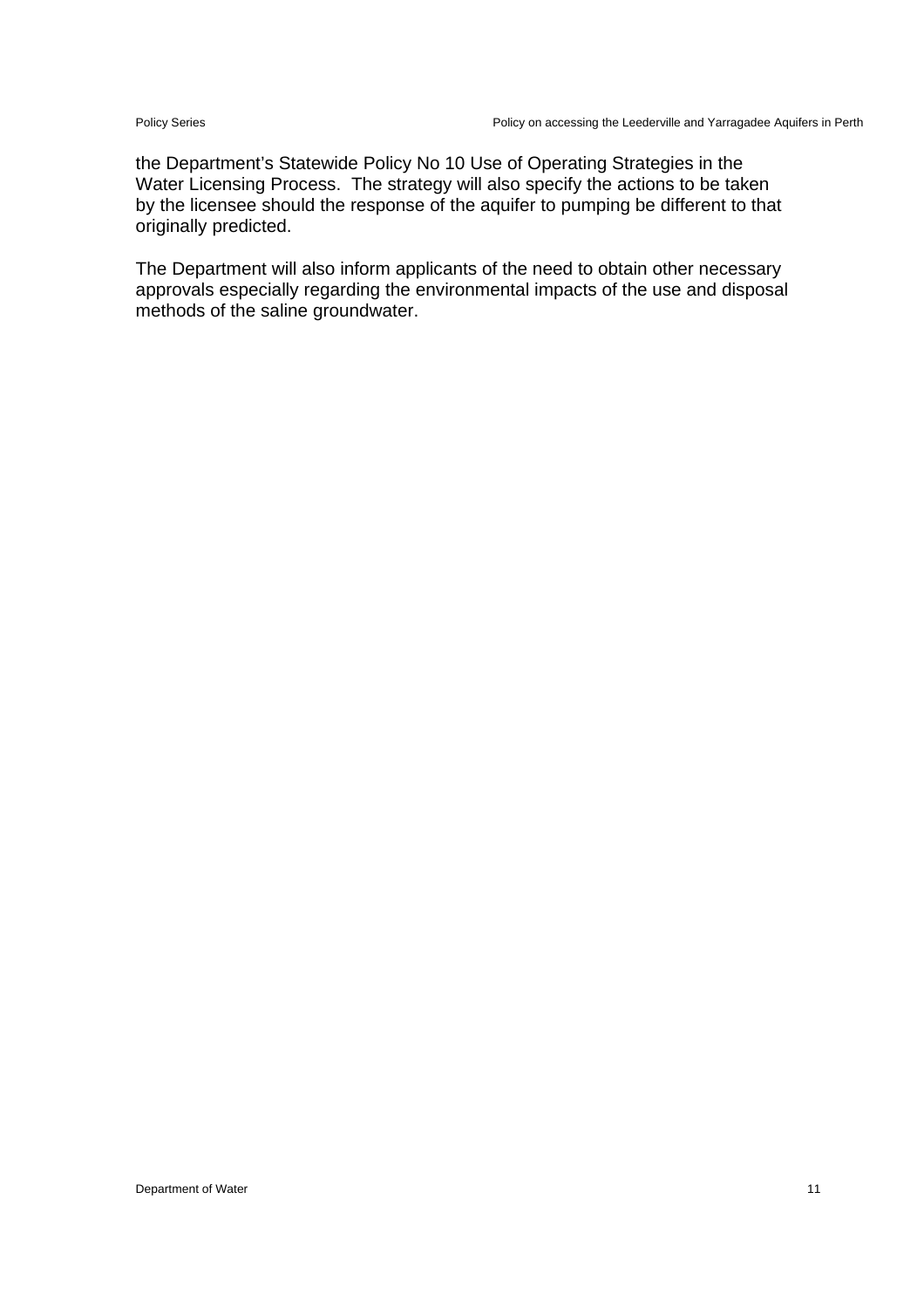# 3 Implementation

The policy will be implemented by the Department of Water's water licensing process under the *Rights In Water and Irrigation Act 1914*. Any applicant requesting access to the Leederville or Yarragadee aquifer in the Perth area should enquire about the possibility, at either the Department's:

- Kwinana Peel Regional office, if the enquiry is for the Cockburn or Jandakot Groundwater Areas, or the
- Swan Goldfields Agricultural Regional office, if the enquiry is for one of the other Groundwater Areas covered by this policy.

Any formal application for a licence should be made using the approved forms that can be obtained from any Department office and submitted to either the Kwinana Peel or to the Swan Goldfields Agricultural Region.

The guidelines associated with assessing either current licensees or applicants requesting access to the groundwater resources of the Leederville or Yarragadee aquifers in the Perth Region are outlined below. They are to remain in force until this policy is reviewed, superseded, or until changes to the guidelines are authorised by the Department of Water.

#### Current licensees

The Department recognises existing licences and previous commitments made to licence applicants, to draw groundwater from the Leederville or Yarragadee aquifers.

However, where it is known that an existing licensee is not utilising all of the licensed water entitlement, the licensee may be approached with the aim of reducing the entitlement to better reflect current use and near future requirements as per the Department's Statewide Policy No 11 Management of Unused Licensed Water Entitlements.

The Department may undertake a survey of use of all existing Leederville and Yarragadee licensees in the future, to determine if the licensees are using all of their water entitlement and are adhering to the licence terms and conditions.

#### Increases to current water entitlements

The Department will generally refuse any applications seeking to increase a licensed water entitlement from either the Leederville or the Yarragadee aquifers, unless the salinity of the groundwater taken is more than around 2,000 mg/L TDS. Applicants requesting an increase should be advised to seek alternative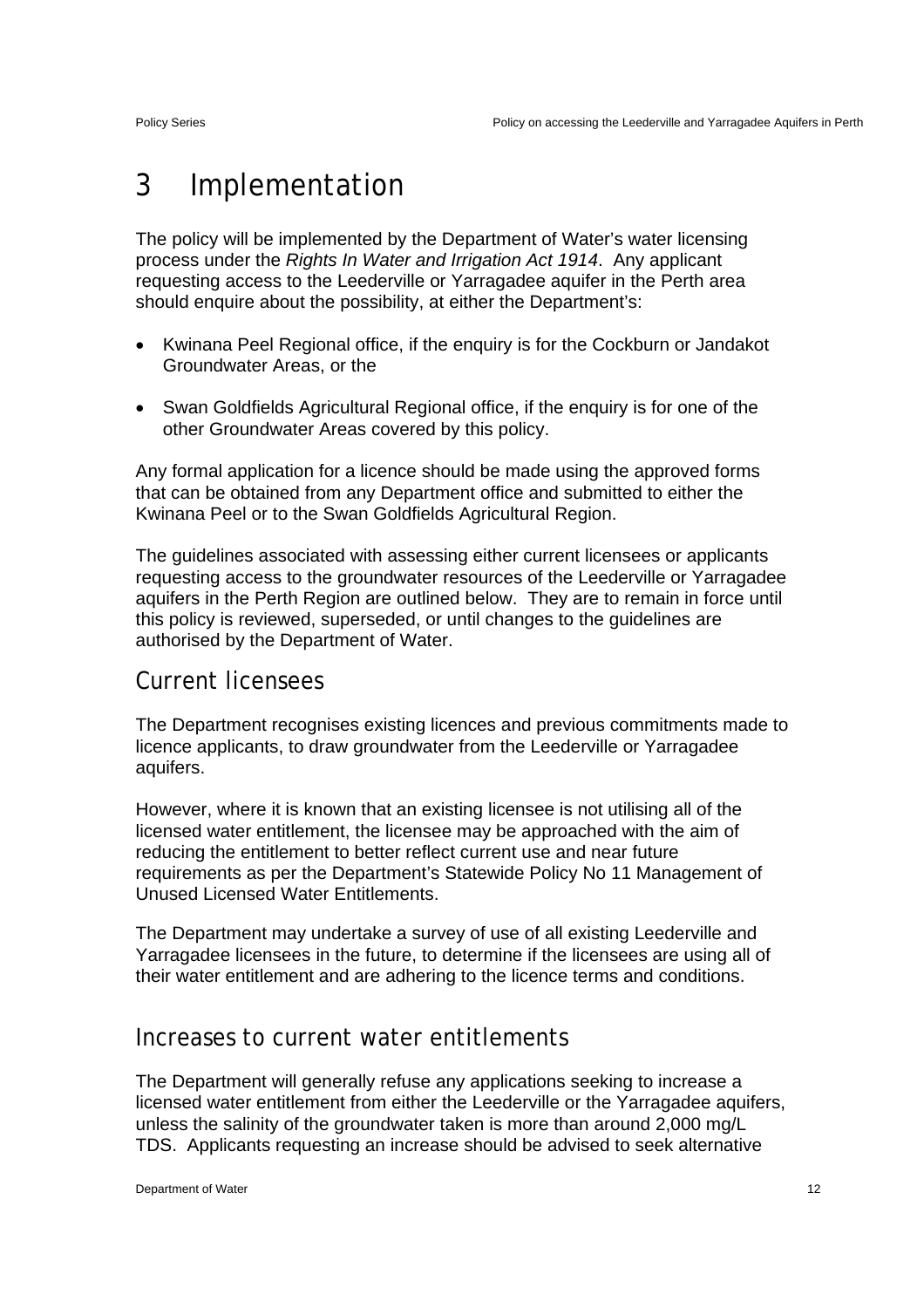water sources, including accessing the superficial aquifer if sufficient water is available and the impacts are acceptable.

#### Existing licensees replacing their bores

Bores have a limited lifetime. Current licensees drawing groundwater from either the Leederville or the Yarragadee aquifers may need to replace their existing bores. The Department will direct those licensees that have applied for a section 26D licence under the RIWI Act, to construct new bores replacing their production existing bores, to consider using alternative water sources.

In the case of an alternative source being suitable, such as tapping the shallower superficial aquifer, the applicant will be asked to withdraw the original application and reapply for a new water licence to take water from the new source (Section 5C licence under the RIWI Act).

If no suitable alternative water sources are found, the Department will permit the licensee to replace the existing bore by granting a 26D licence. The section 5C licence to take and use water will be reissued with a water entitlement reflecting the licensees' current use and near term requirements up to the currently licensed entitlement.

#### Renewal of existing licences

A current licence will be renewed when it expires if the licensee has abided by all the licence terms and conditions. If less water is drawn than the licensed water entitlement, the Department will negotiate a new entitlement with the licensee that better reflects the volume of groundwater used.

If the licensee has not satisfactorily abided with the licence terms and conditions, the licensee will be informed that unless satisfactory reasons for this can be provided the Department will take action, including possibly cancelling the licence.

Holders of water licences that have not drilled the production bore before their licence has expired, will be deemed that they no longer require the water entitlement as per the Department's Statewide Policy No 11 Managing Unused Licensed Water Entitlements. They will be informed that the Department's commitment to them has expired and the Department is likely to refuse any applications to renew their licence.

# Undertaking groundwater investigations for fresh groundwater

Persons or companies that apply to take groundwater are sometimes requested by the Department to undertake an investigation (exploration) to determine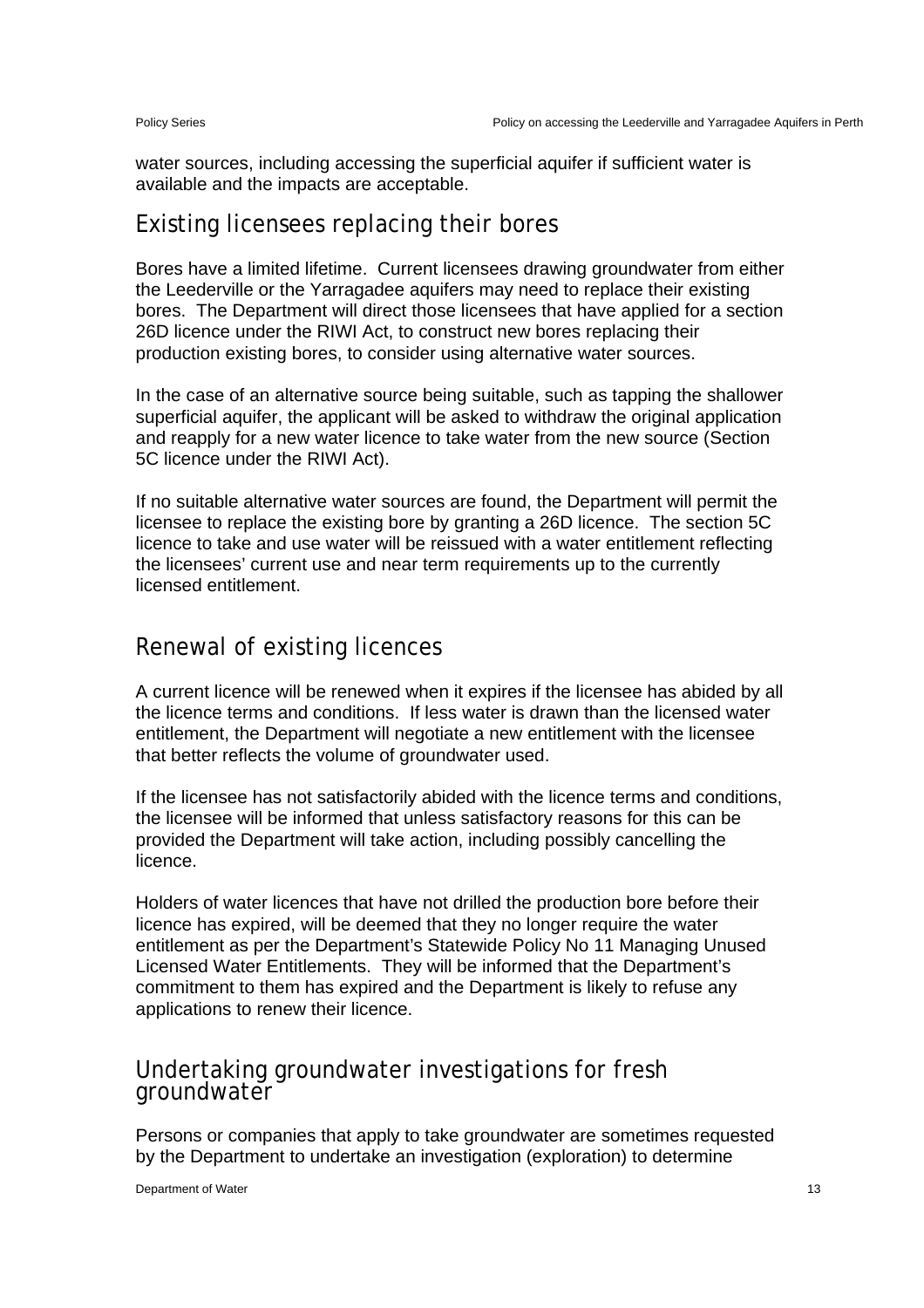groundwater availability and the likely impacts on the environmental values of the proposed pumping.

To undertake the work, the Department issues licences under section 26D of the RIWI Act to construct a bore and in some cases may also issue licences to take water under section 5C of the RIWI Act which would be valid for a limited time.

Holders of current 26D and/or 5C licences that have been issued for the purpose of undertaking groundwater investigation (exploration) work in the Leederville or Yarragadee aquifers, but have not undertaken any work, will be informed of this policy when dealing with the Department and that any application for a production licence is likely to be refused even after completion of the drilling investigation program.

Licensees who were granted the authority to undertake groundwater investigations, but have not undertaken any investigation work such as drilling by the time that authority (licence) expires, will be informed that they should not undertake any work. They will be advised that any new application for undertaking groundwater investigations or for a groundwater licence to take water, will be considered along with other applications and is likely to be refused in line with this policy.

The Department will not issue any new licences to carry out groundwater investigations in the Leederville or Yarragadee aquifers to applicants requesting long term access to the fresh groundwater resources of these aquifers, as the issuing of any such licence may be perceived by the applicant as a commitment that the Department will issue the applicant with a licence to take and use water at a later date.

# Undertaking groundwater investigations for brackish or saline groundwater

Applicants requesting to access more than 200,000 kL/year of brackish or saline groundwater from the Leederville or Yarragadee aquifers (with salinity greater than around 2,000 mg/L TDS) may be requested to undertake an investigation to determine whether the impacts on the environmental values of the proposed pumping are acceptable. In such cases the Department will issue a licence to construct a bore under section 26D of the RIWI Act and possibly a licence to take water for the purposes of the investigation.

Although the grant of these licences for investigation purposes is not an indication that a licence to take water will be granted at a later stage, the Department will consider any subsequent application on a case to case basis.

### New applications to take and use groundwater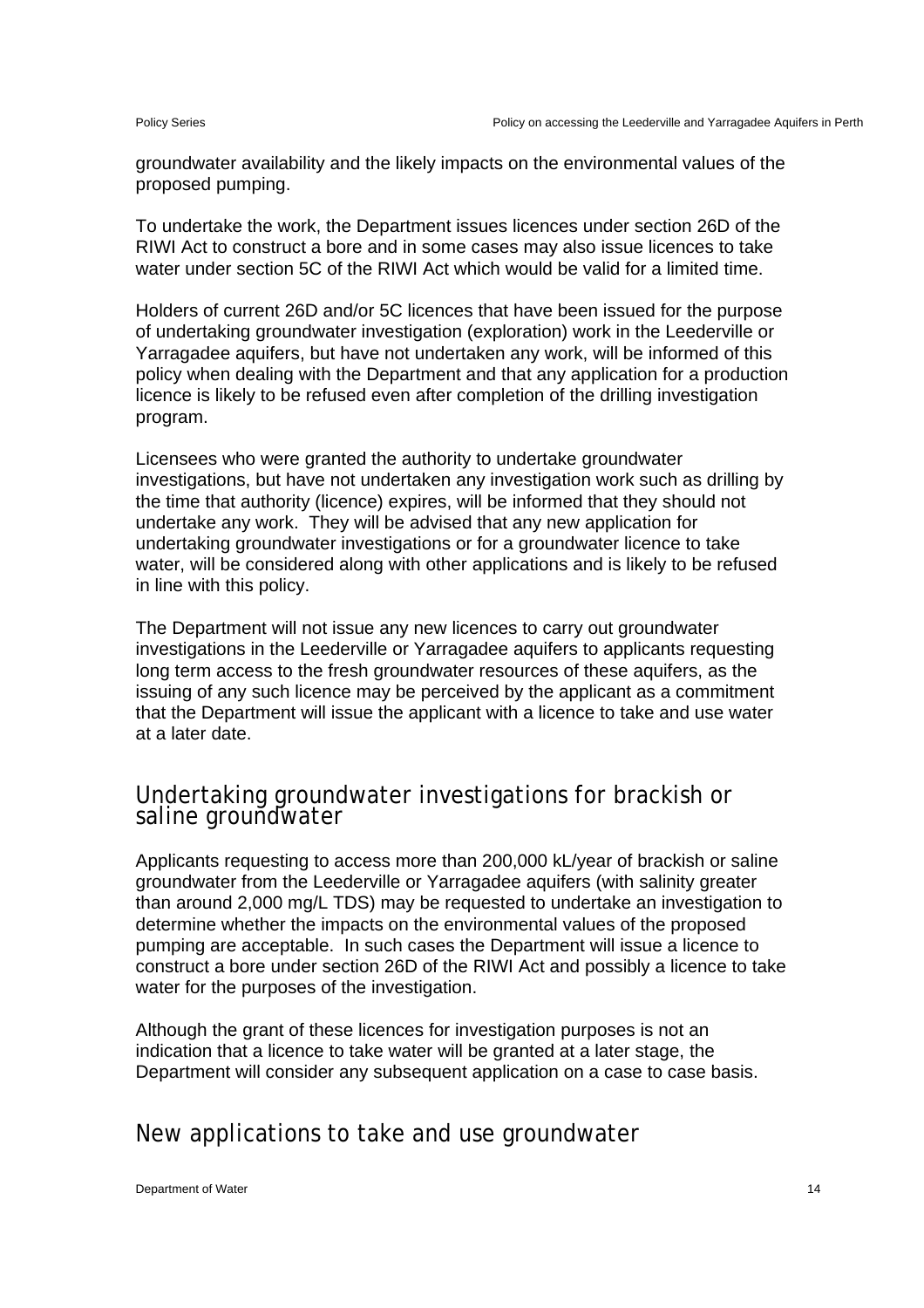The Department will inform new applicants, requesting the taking of fresh groundwater from the Leederville and Yarragadee aquifers, of this policy and the probability of granting a licence to take water as per this policy. Where possible, the Department will direct these applicants to investigate alternative sources of water.

Applications for accessing the brackish or saline groundwater in the Leederville and Yarragadee aquifers may be requested to demonstrate the acceptability of the impacts of taking that water by undertaking a groundwater investigation.

#### Applications for reducing existing water entitlements

Applicants requesting a reduction in their water entitlements (possibly due to a change in land use) will be granted with a new licence with the reduced entitlement after they have obtained all the relevant approvals (environmental, shire approvals for a change in land use, etc).

#### Water Corporation licences

The Water Corporation currently holds a number of licences to take groundwater from the Leederville and Yarragadee aquifers and providing that water to the Perth Metropolitan Water Supply Scheme.

The Minister approved the Perth Drought Management Strategy (1998) that was drafted by the Department in cooperation with the Water Corporation. The main focus of this strategy was to permit the Water Corporation to draw additional groundwater from the Yarragadee aquifer during periods of drought to supplement other sources of water. The trigger for the additional draw is related to low dam storage levels.

In line with this decision, the Water Corporation constructed three bores screened into the Yarragadee aquifer.

# Applicants requesting access to the Yarragadee aquifer for heat exchange purposes

The Department received a number of enquiries requesting access into the Yarragadee aquifer for heat exchange purposes. These enquiries were mainly made by swimming pool operators that wish to use the relatively high temperature groundwater from the Yarragadee aquifer to heat the swimming pools.

Under this scenario, the groundwater is to be drawn from the Yarragadee aquifer, pass through a heat exchanger and pumped back into the Yarragadee aquifer or any other aquifer that is considered to be under stress. There will be no net water loss from the aquifer system under these proposals.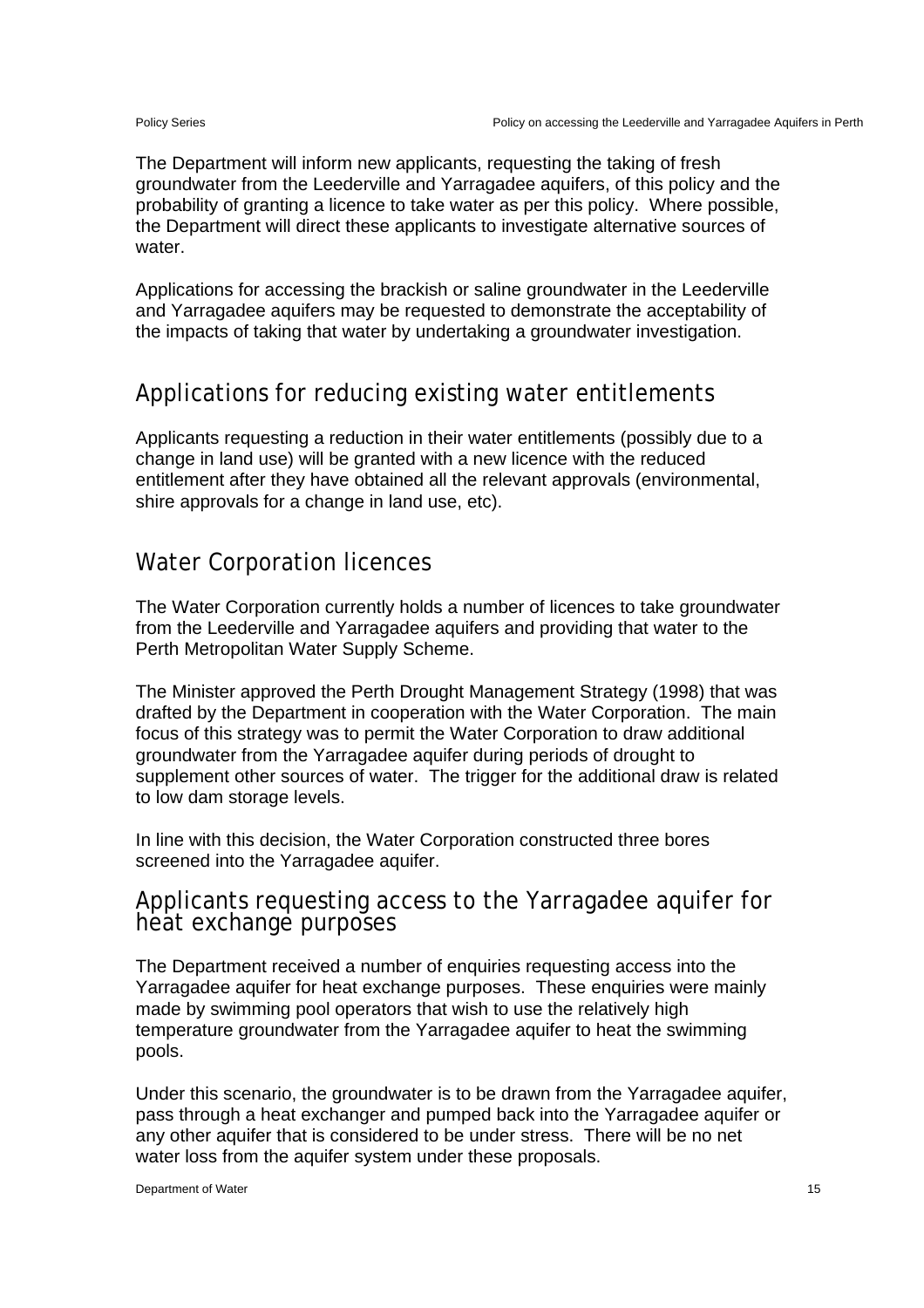The Department will consider such applications on a case to case basis, and may issue licences to take water to applicants if the impacts to pumping are assessed to be acceptable and there is no net loss to the aquifer system.

#### State Agreements

State Agreements are essentially contracts between the Government of Western Australia and proponents of major projects. They package the rights and obligations of both parties and establish a framework for ongoing relations and cooperation between the State and project proponents.

State Agreements are ratified by an Act of the Western Australian State Parliament. This enhances certainty with regards to the project, security of tenure and reduces sovereign risk.

The Department will honour State Agreements that require the provision of access to the Leederville and Yarragadee aquifers to take and use groundwater.

#### New bores tapping the Leederville and Yarragadee aquifers

The Department will inform licensees drilling new bores accessing groundwater from either the Leederville or Yarragadee aquifers that the potentiometric heads in both aquifers are falling and will continue to fall in the foreseeable future. The licensee should ensure the bore is designed to account for these changes.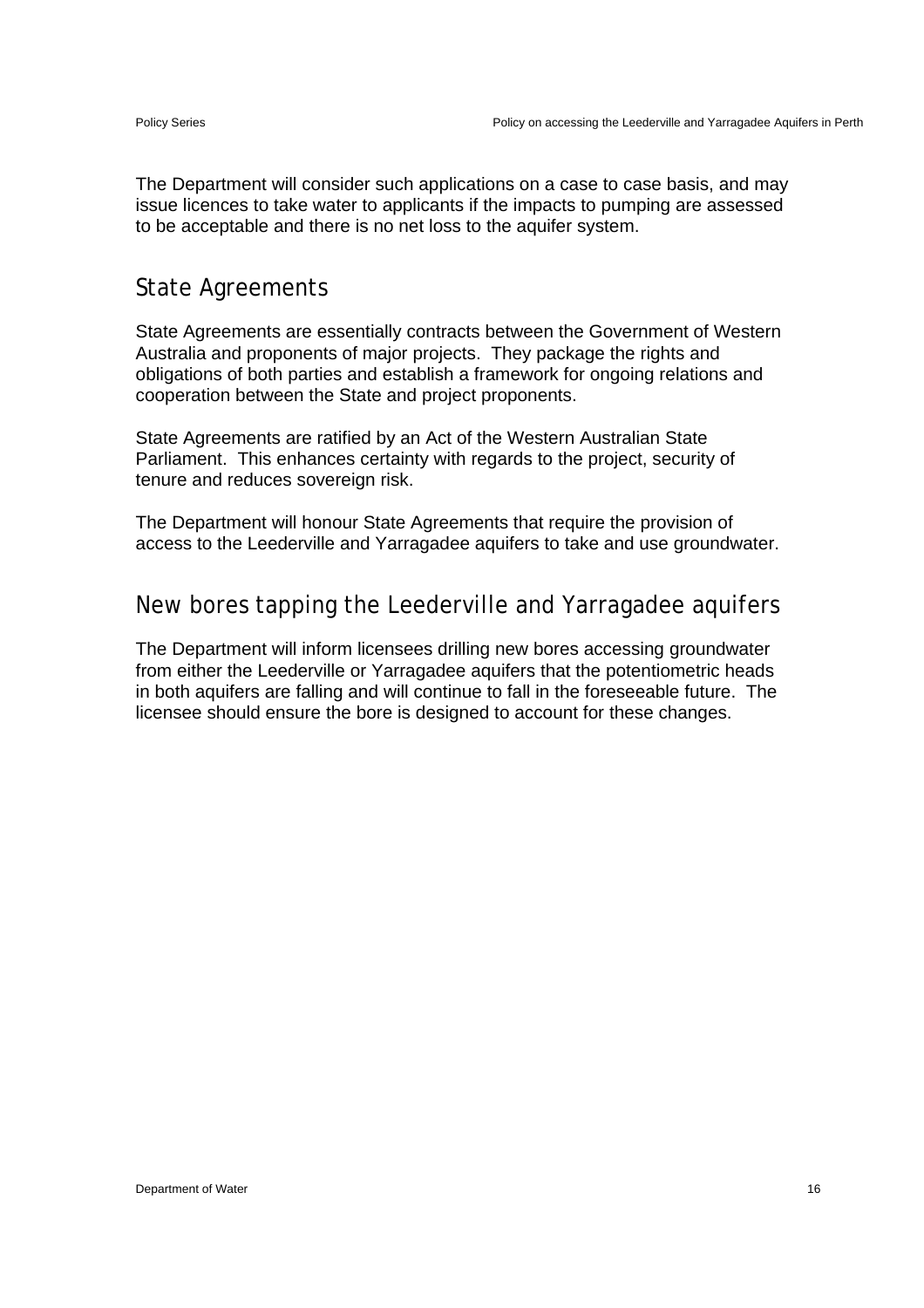# Appendix

#### GENERAL INFORMATION FOR THE LEEDERVILLE AND YARRAGADEE AQUIFERS IN THE PERTH AREA LEEDERVILLE AQUIFER

The Leederville aquifer has in the past also been referred to as the shallow artesian aquifer. It consists of interbedded sandstone and shale and has a maximum thickness of around 500 metres. It is found at depths of over 200 metres below the surface. Over most of the Perth region, the Leederville aquifer is overlain by the shale beds of the Osborne Formation which act as a confining bed.

The area over which the Leederville aquifer is recharged is small, compared to the total area over which the aquifer is found. It is recharged by downward leakage from the superficial aquifer near the Darling Fault and under the Gnangara Mound, where the Osborne Formation is absent. From the recharge areas, groundwater slowly flows to discharge some distance off shore into the ocean.

Around 120 000 GL of groundwater is estimated to be contained within the Leederville aquifer. Although most of the groundwater is fresh, in some areas the groundwater has been found to be brackish.

#### Current use

The Leederville aquifer is the preferred source of groundwater by a large number of water users mainly because bores screened into the Leederville aquifer are generally higher yielding. The presence of the Osborne Formation as a confining bed limits any adverse environmental impacts due to pumping and reduces the risk of groundwater contamination from pollution sources.

Currently, over 60 GL/year are being drawn from the Leederville aquifer, mainly by the Water Corporation providing water to the Perth Metropolitan Water Supply Scheme but also by local authorities, schools and other community institutions and for industrial purposes.

#### Impacts of pumping

The Leederville aquifer is believed to be fully allocated (National Land and Water Audit). Data from monitoring bores indicate that the aquifer is stressed and potentiometric heads as falling over much of the aquifer.

The falling potentiometric head levels, increase the head difference between the superficial and the Leederville aquifers, inducing more groundwater to leak into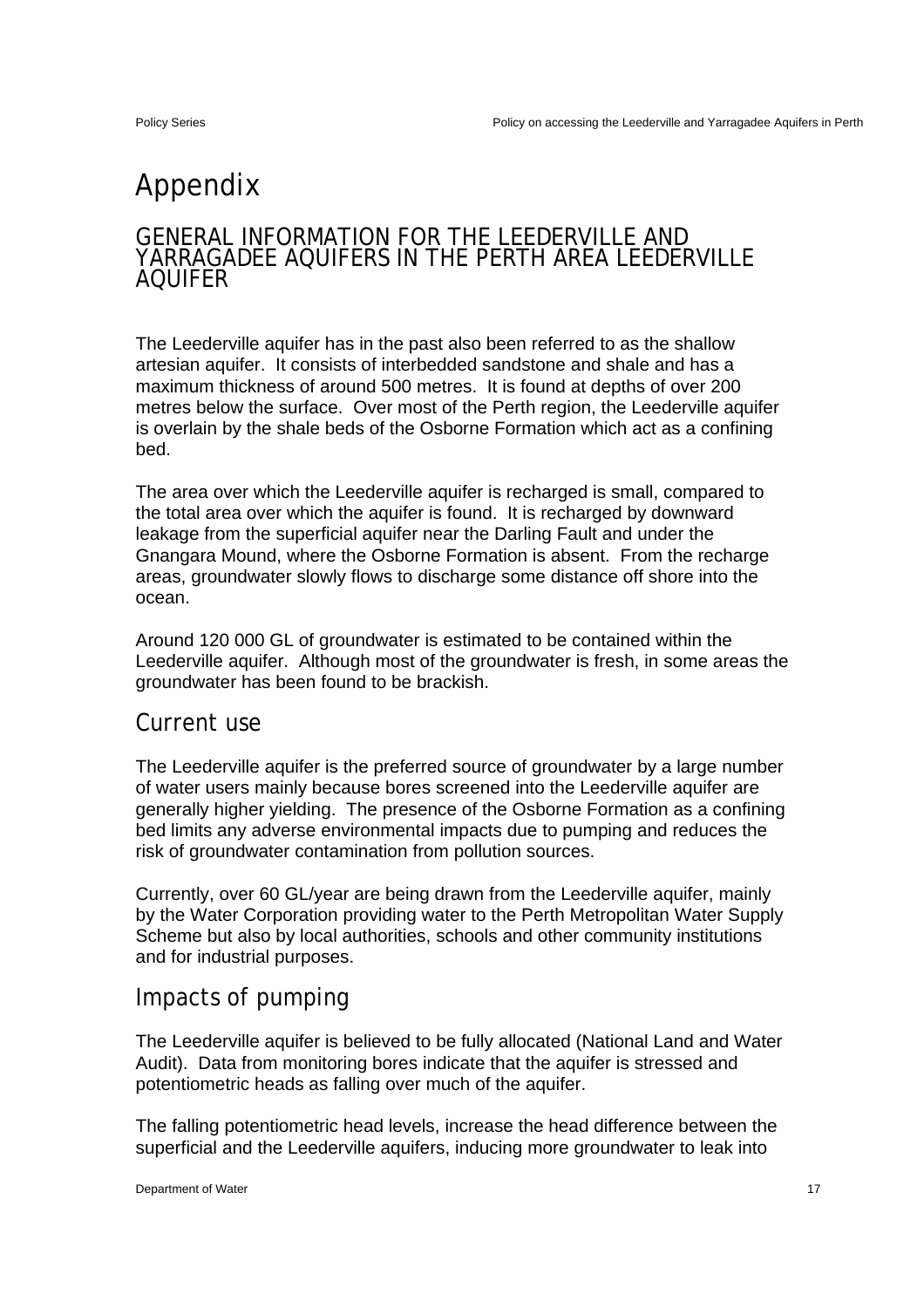the Leederville aquifer, increasing recharge. The potentiometric heads will continue to fall until a new equilibrium is reached where recharge into the Leederville aquifer equals the rate of abstraction.

However, this is likely to take a long time. At current levels of pumping, steady state may be achieved after some 50 years, (Davidson, 1995). Should the level of abstraction be significantly increased, steady state will be achieved over a longer period, resulting in much lower potentiometric heads.

If the potentiometric heads fall significantly, the water table in the recharge areas of the aquifer will also fall possibly adversely impacting the environmental features (wetlands) in those areas. The falls may also result in the saltwater interface currently just offshore to slowly migrate inland. Should this happen the salinity of the groundwater pumped from Leederville bores located near the coast will gradually increase.

### YARRAGADEE AQUIFER

The Yarragadee aquifer is a major confined aquifer underlaying the entire Perth Region. It consists of sandstones, siltstones and shale and is believed to be more than 2000 metres in thickness.

Previously also known as the lower artesian aquifer, the Yarragadee aquifer is confined by the South Perth Shale found over most of the region between the Leederville and Yarragadee aquifers. It is recharged by downwards groundwater leakage from the Leederville aquifer over areas where the South Perth Shale is absent, mainly just north of the Gnangara Mound and along the Darling Fault south of Perth. Groundwater flows mainly in a westerly direction to discharge offshore or into the overlying aquifers.

The Yarragadee aquifer is estimated to have in storage some 76 000 GL of fresh and over

370 000 GL of brackish groundwater, beneath the Perth region.

#### Current use

The Yarragadee aquifer is found at significant depths, and is therefore expensive to access. For this reason, the aquifer has not been developed to the same degree as the Leederville aquifer. Currently over 50 GL/yr has been allocated from the Yarragadee aquifer to various users. The largest user however, is the Water Corporation that taps the aquifer for scheme water supply purposes.

Bores screened into the Yarragadee aquifer are higher yielding than those screened into the Leederville aquifer as the permeability of the Yarragadee aquifer is higher than that of the Leederville aquifer.

### Impacts of pumping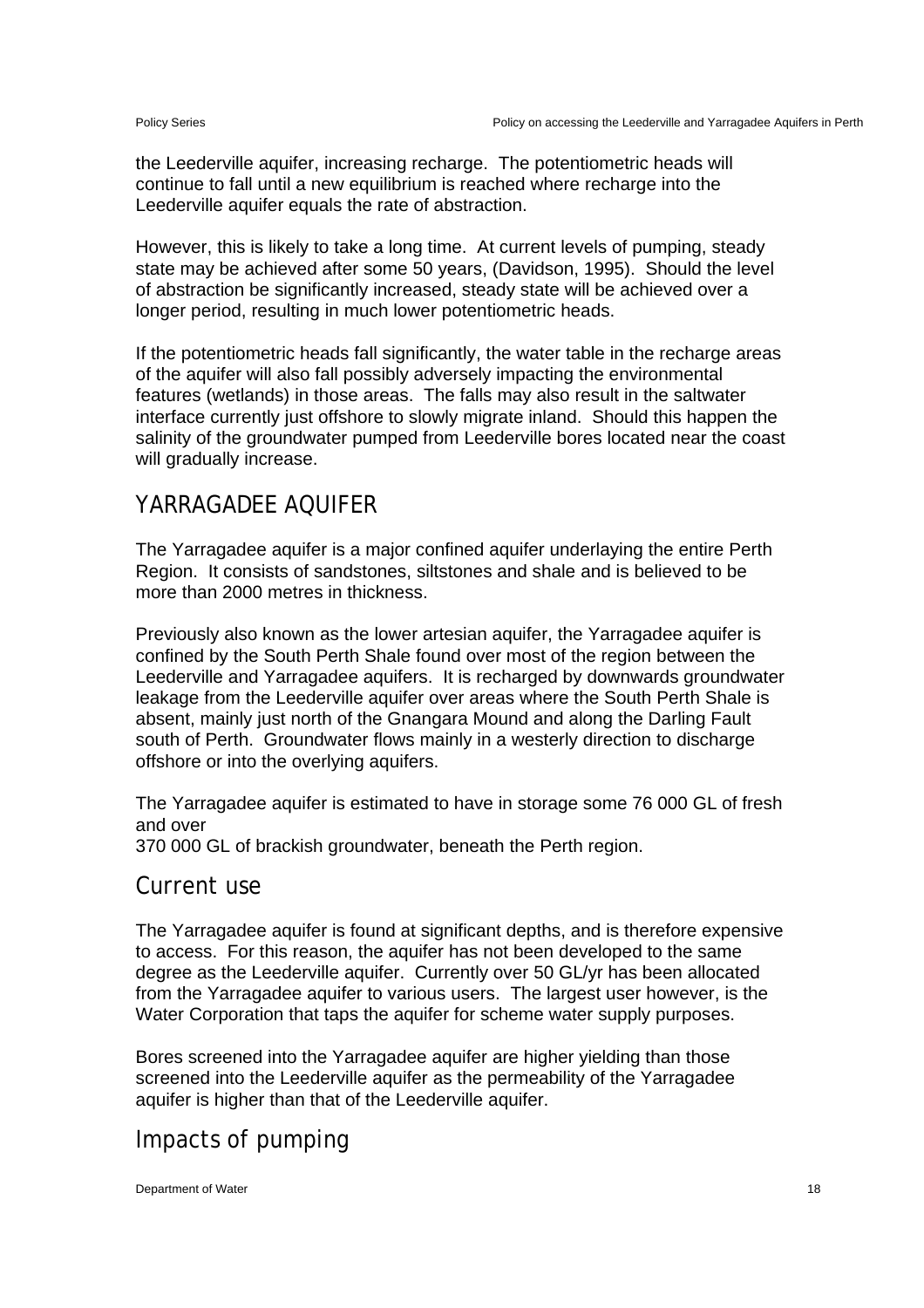As the aquifer is confined over most of the Perth region, the impacts of pumping extend several kilometres from the production bore, eventually reaching the recharge areas of the aquifer.

At current pumping levels the aquifer is believed to be fully allocated. Just as in the Leederville aquifer, the potentiometric heads of the Yarragadee aquifer are falling. The heads will continue to fall until more recharge is induced into the aquifer to eventually equal the groundwater abstraction rate. It has been suggested that a steady state at current levels of pumping may be reached after 100 years (Davidson, 1995).

The saltwater interface currently some distance offshore is unlikely to migrate into the coast in the medium term unless pumping is increased considerably compared to the existing levels.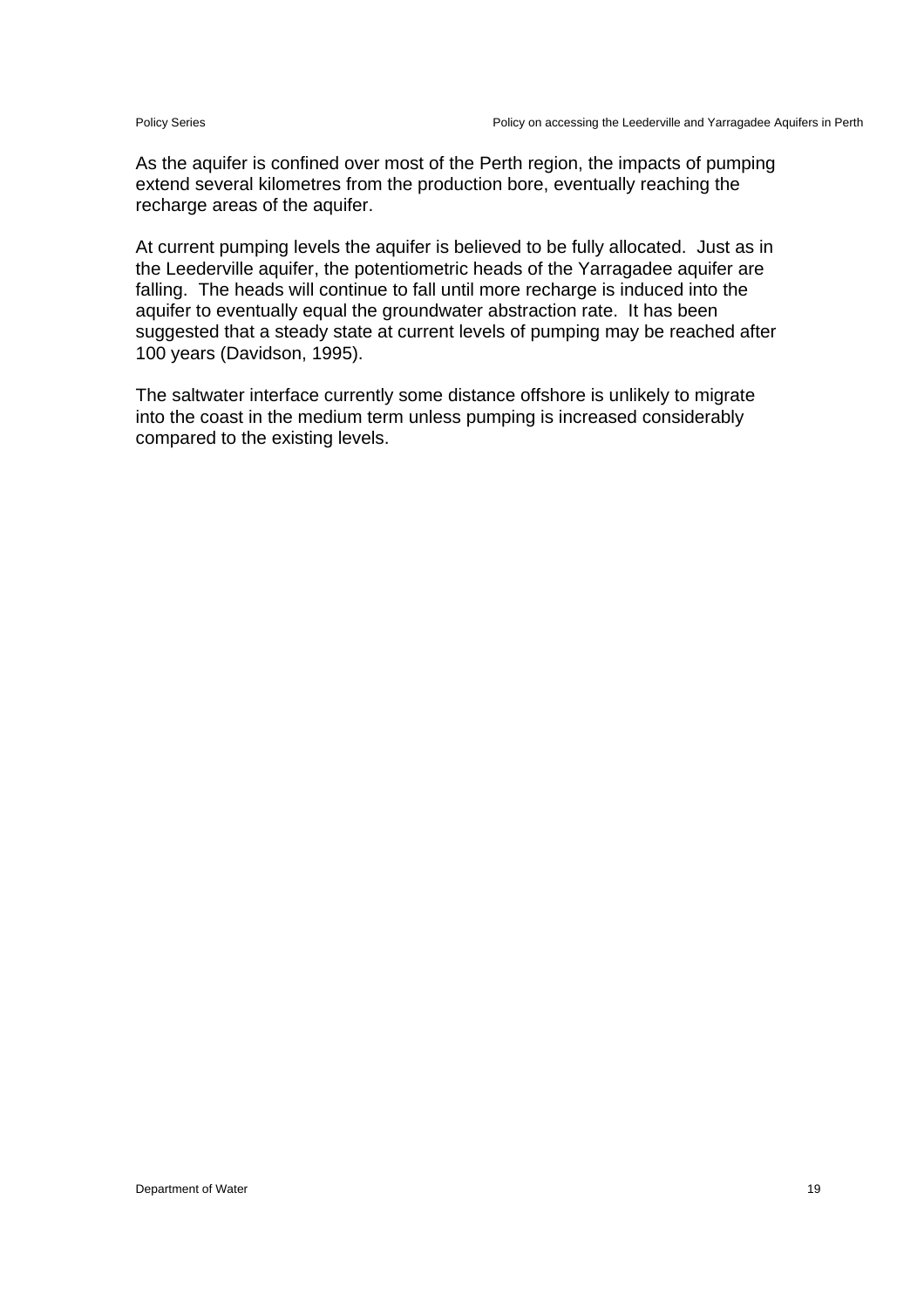# Glossary

**Aquifer** means a geological formation or group of formations capable of receiving, storing and transmitting significant quantities of water.

**Bore** means a specific type of well accessing groundwater, generally a small diameter well.

**Confined aquifer** is an aquifer which is located between upper and lower layers of low permeability (layers within which water does not flow freely).

**Environment** means livings things, their physical, biological and social surrounding and interactions between all of these.

**Environmental value** (also known as beneficial uses) is a value or use of the environment or any element or segment of the environment which is conducive to public benefit, welfare, safety, health or aesthetic enjoyment and which requires protection from pollution sources.

**Giga litre (GL)** refers to a volume that equates to one thousand million litres or one million cubic metres.

**Groundwater** refers to underground water and includes water that percolates from the ground into a well or other works.

**Hydrogeology** means the geological science associated with the occurrence, distribution, movement and quality of groundwater.

**Policy** refers to a guideline that is not directly supported by any legislation but has been adopted by the Department of Water as its guideline when assessing developments.

**Sedimentary basin** is an area containing a thick and laterally extensive sequence of sedimentary rocks that have not been severely altered or deformed.

**Superficial aquifer** is the unconfined aquifer found throughout the Perth area.

**Sustainable yield** refers to the volume of water that can be harvested each year from a water resource with acceptable impacts.

**Unconfined aquifer** is an aquifer without an overlying layer of lower permeability which generally gets direct vertical water recharge from the surface.

**Water table** refers to the surface of a body of unconfined groundwater at which the pressure is equal to that of the atmosphere.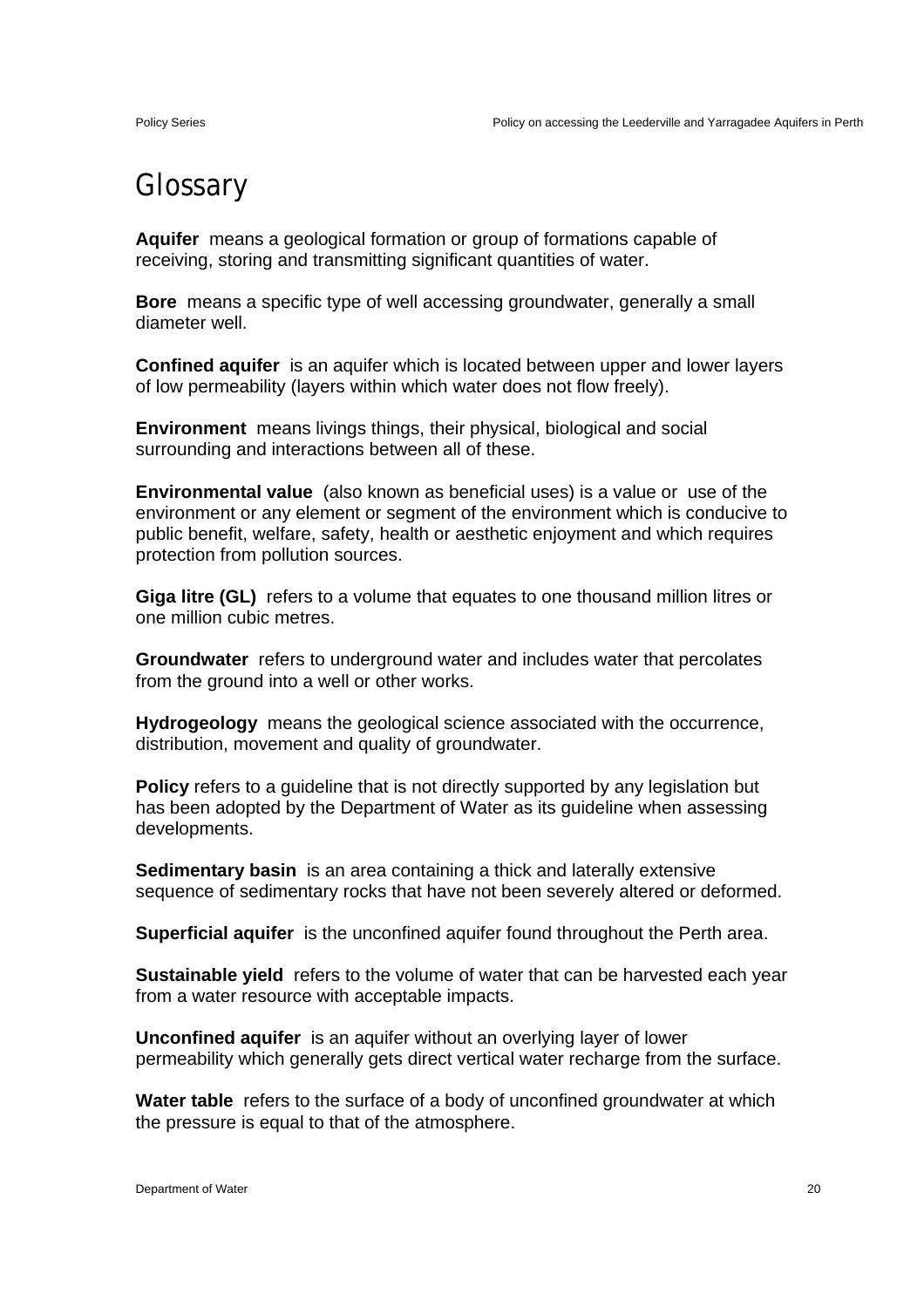# References

BANYARD R.E. & DAVIDSON W.A., 1990, *Management of the confined groundwater resources in the Perth Metropolitan Area, Western Australia.* In Proceedings of the International Conference on Groundwater In Large Sedimentary Basins, Perth July 1990. Australian Water Resources Council Conference Series No 20.

DAVIDSON, WA, 1995*, Hydrogeology and groundwater resources of the Perth Region, Western Australia:* Western Australia Geological Survey, Bulletin 142.

DAVIDSON WA and YU X, 2004, Perth Region Aquifer Modelling System - PRAMS, Hydrogeology and Conceptual Model, Western Australia Department of Environment Hydrogeology Report No 202.

DEPARTMENT OF ENVIRONMENT, 2003, *Policy on Accessing the Leederville and Yarragadee Aquifers in Perth, July 2003*, ISBN 1-920849-34-3

Ministerial agreement, 1998, *Perth Drought Management Plan and Supply Security Strategy, September 1998.* 

*Rights in Water and Irrigation Act 1914.* 

VOGWILL, R. I. J., 2004, Section 46 - Sensitivity of the Water Table of Gnangara Mound to Climate Landuse and Abstraction, Stage 1, HR 223, Department of Environment Internal Publication.

VOGWILL, R.I.J., 2005, Section 46 - Sensitivity of the Water Table of Gnangara Mound to Climate Landuse and Abstraction, Stage 2, HR 235, Department of Environment Internal Publication, in prep.

WATER AUTHORITY OF WESTERN AUSTRALIA, 1993, *Cockburn Groundwater Area Management Plan, June 1993,* Report No WG159, ISBN-0- 7309-5260-6.

WATER AUTHORITY OF WESTERN AUSTRALIA, 1993, *Wanneroo Groundwater Area Allocation Plan*, Report No WG 162.

WATER AUTHORITY OF WESTERN AUSTRALIA, 1994, *Draft Policy Statement on Groundwater Allocation from the confined Aquifer Systems in the Perth Region*, Unpublished.

WATER AND RIVERS COMMISSION, 1997, *Allocating Water for Perth's Future, Assessment of the Perth's Water Future Strategy, July 1997*, ISBN 0-7309-7287- 9.

WATER AND RIVERS COMMISSION*, Swan Groundwater Area, Groundwater Allocation Plan, 1997*, WRAP 12, ISBN 0-7309-7348-4.

**Department of Water** 21